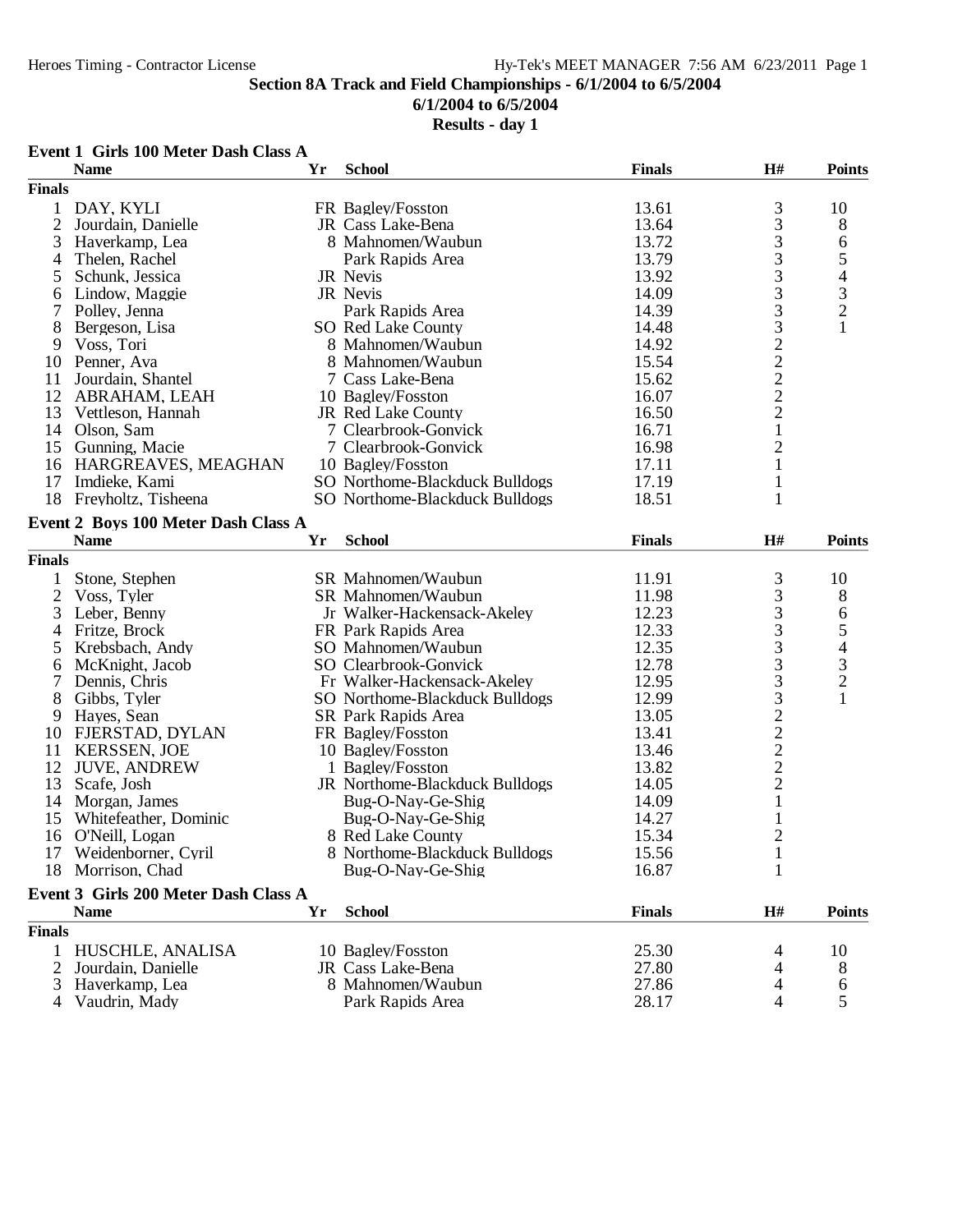## **6/1/2004 to 6/5/2004**

|                | Finals  (Event 3 Girls 200 Meter Dash Class A) |    |                                |               |                 |                          |
|----------------|------------------------------------------------|----|--------------------------------|---------------|-----------------|--------------------------|
|                | <b>Name</b>                                    | Yr | <b>School</b>                  | <b>Finals</b> | H#              | <b>Points</b>            |
| 5              | Walters, Paige                                 |    | SO Nevis                       | 28.22         | 4               | 4                        |
| 6              | <b>BARDWELL, LYNSEY</b>                        |    | 10 Bagley/Fosston              | 28.44         | 4               | 3                        |
| 7              | Taylor, Shannon                                |    | Park Rapids Area               | 29.11         | 4               | $\overline{c}$           |
| 8              | Bergeson, Lisa                                 |    | SO Red Lake County             | 29.23         | 3               | $\mathbf{1}$             |
| 9              | BERG, MARIAH                                   |    | SR Bagley/Fosston              | 29.78         | 4               |                          |
| 10             | Kennedy, Brenna                                |    | Fr Walker-Hackensack-Akeley    | 29.81         |                 |                          |
| 11             | West, Ashley                                   |    | SO Mahnomen/Waubun             | 30.00         | 333323323       |                          |
| 12             | Spray, Jessica                                 |    | 8 Clearbrook-Gonvick           | 31.03         |                 |                          |
| 13             | McBurney, Katie                                |    | Park Rapids Area               | 31.07         |                 |                          |
|                | 14 Turbin, Kaylie                              |    | SO Mahnomen/Waubun             | 31.65         |                 |                          |
|                | 15 Godin, Allison                              |    | 8 Clearbrook-Gonvick           | 32.30         |                 |                          |
|                | 16 Jourdain, Shantel                           |    | 7 Cass Lake-Bena               | 32.64         |                 |                          |
|                | 17 Brae, Carly                                 |    | SO Walker-Hackensack-Akeley    | 33.22         |                 |                          |
|                | 18 Pahlen, Marisha                             |    | FR Red Lake County             | 33.70         |                 |                          |
|                | 19 Gunning, Macie                              |    | 7 Clearbrook-Gonvick           | 34.15         |                 |                          |
|                | 20 Vettleson, Hannah                           |    | JR Red Lake County             | 34.65         | $\overline{c}$  |                          |
|                | 21 Mills, Kristi                               |    | 7 Northome-Blackduck Bulldogs  | 35.10         | $\mathbf{1}$    |                          |
| 22             | Karam, Gabby                                   |    | FR Nevis                       | 35.71         | 2               |                          |
|                | 23 Freyholtz, Tisheena                         |    | SO Northome-Blackduck Bulldogs | 38.65         | 1               |                          |
|                | 24 Vocke, Kathryn                              |    | JR Northome-Blackduck Bulldogs | 38.90         | 1               |                          |
|                | Event 4 Boys 200 Meter Dash Class A            |    |                                |               |                 |                          |
|                | <b>Name</b>                                    | Yr | <b>School</b>                  | <b>Finals</b> | H#              | <b>Points</b>            |
| <b>Finals</b>  |                                                |    |                                |               |                 |                          |
| 1              | Stone, Stephen                                 |    | SR Mahnomen/Waubun             | 23.83         | 3               | 10                       |
| $\overline{2}$ | Voss, Tyler                                    |    | SR Mahnomen/Waubun             | 24.39         | 3               | 8                        |
| 3              | Fritze, Brock                                  |    | FR Park Rapids Area            | 24.76         |                 | 6                        |
| 4              | Klinger, Thomas                                |    | Sr Walker-Hackensack-Akeley    | 24.84         | $\frac{2}{3}$   | 5                        |
| 5              | <b>FREDRICKSON, MIKE</b>                       |    | 10 Bagley/Fosston              | 25.02         | $\overline{c}$  | $\overline{\mathcal{A}}$ |
| 6              | GOSS, MARK                                     |    | 10 Bagley/Fosston              | 25.24         | 3               | 3                        |
| 7              | Gerardy, Brett                                 |    | JR Red Lake County             | 25.30         | 3               | $\overline{c}$           |
| 8              | Krebsbach, Andy                                |    | SO Mahnomen/Waubun             | 25.53         | 3               | $\mathbf{1}$             |
| 9              | Dennis, Chris                                  |    | Fr Walker-Hackensack-Akeley    | 25.80         |                 |                          |
| 10             | Leber, Benny                                   |    | Jr Walker-Hackensack-Akeley    | 26.15         | $3222$<br>$221$ |                          |
| 11             | McKnight, Jacob                                |    | SO Clearbrook-Gonvick          | 26.30         |                 |                          |
| 12             | Drury, Tom                                     |    | SR Park Rapids Area            | 26.76         |                 |                          |
| 13             | Mercil, Casey                                  |    | JR Red Lake County             | 26.80         |                 |                          |
|                | 14 FJERSTAD, DYLAN                             |    | FR Bagley/Fosston              | 26.91         |                 |                          |
|                | 15 Kennedy, Kyle                               |    | SR Northome-Blackduck Bulldogs | 27.13         | 3               |                          |
|                | 16 Whitefeather, Dominic                       |    | Bug-O-Nay-Ge-Shig              | 28.40         | 1               |                          |
| 17             | Olafson, Travis                                |    | 8 Northome-Blackduck Bulldogs  | 28.70         |                 |                          |
| 18             | Morgan, James                                  |    | Bug-O-Nay-Ge-Shig              | 28.98         |                 |                          |
| 19             | Scafe, Josh                                    |    | JR Northome-Blackduck Bulldogs | 30.14         |                 |                          |
| 20             | Theiling, Nick                                 |    | 8 Cass Lake-Bena               | 32.16         |                 |                          |
| 21             | Morrison, Chad                                 |    | Bug-O-Nay-Ge-Shig              | 34.46         | 1               |                          |
|                | Event 5 Girls 400 Meter Dash Class A           |    |                                |               |                 |                          |
|                | <b>Name</b>                                    | Yr | <b>School</b>                  | <b>Finals</b> | H#              | <b>Points</b>            |
| <b>Finals</b>  |                                                |    |                                |               |                 |                          |
|                | 1 Stambaugh, Megan                             |    | SR Nevis                       | 1:03.30       | 2               | 10                       |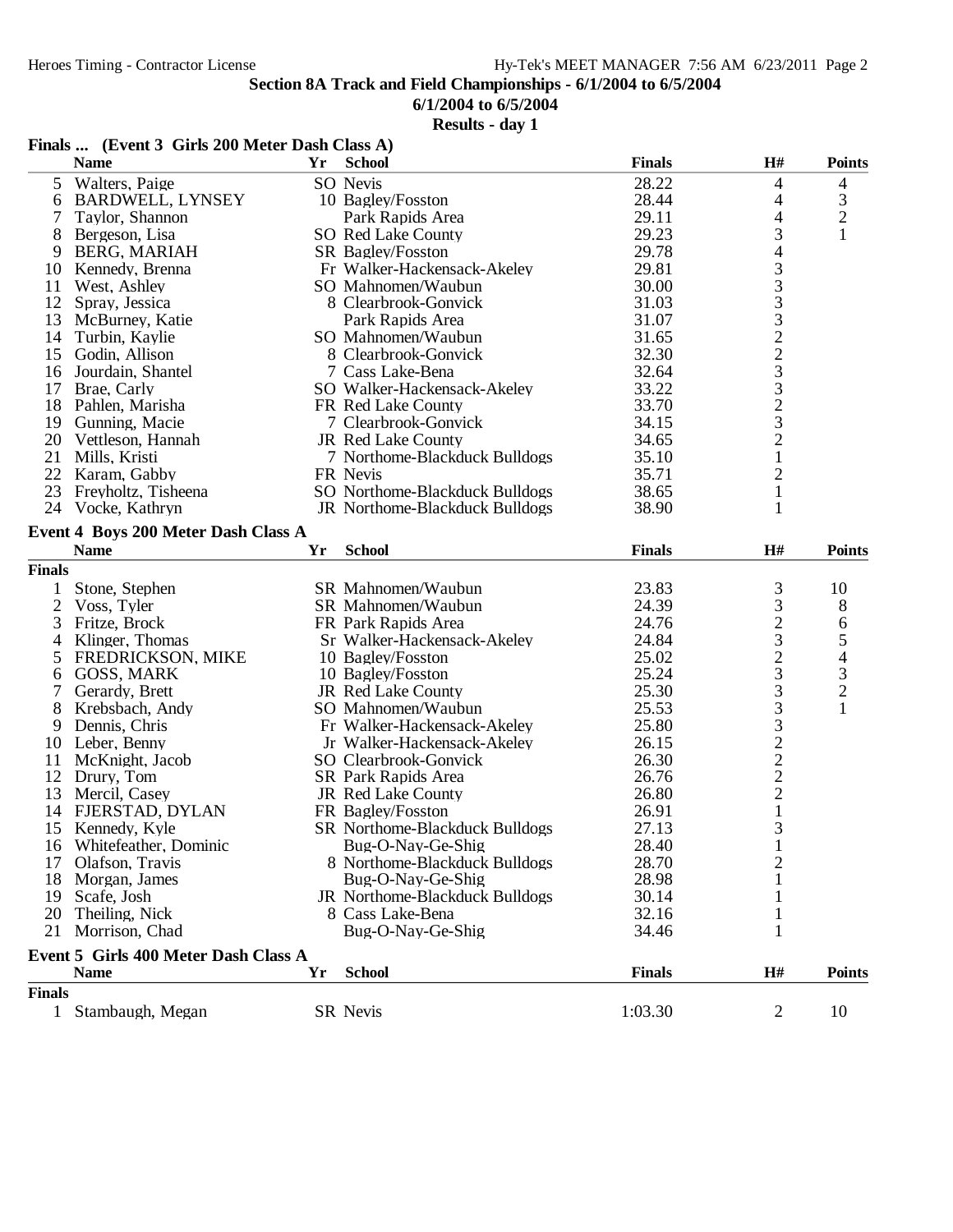**6/1/2004 to 6/5/2004**

|                     | Finals  (Event 5 Girls 400 Meter Dash Class A)     |    |                                |               |                                            |                                            |
|---------------------|----------------------------------------------------|----|--------------------------------|---------------|--------------------------------------------|--------------------------------------------|
|                     | <b>Name</b>                                        | Yr | <b>School</b>                  | <b>Finals</b> | H#                                         | <b>Points</b>                              |
| $\overline{c}$      | Kennedy, Brenna                                    |    | Fr Walker-Hackensack-Akeley    | 1:05.77       | $\overline{c}$                             | 8                                          |
| 3                   | Morgan, Taylor                                     |    | SO Mahnomen/Waubun             | 1:06.65       |                                            | 6                                          |
| 4                   | Schirmers, Mandy                                   |    | Park Rapids Area               | 1:07.12       | $\frac{2}{2}$                              | 5                                          |
| 5                   | Pierce, Shelby                                     |    | Park Rapids Area               | 1:07.39       | $\overline{c}$                             |                                            |
| 6                   | Wollman, Cassandra                                 |    | 8 Red Lake County              | 1:08.11       | $\mathbf{1}$                               | $\begin{array}{c} 4 \\ 3 \\ 2 \end{array}$ |
| 7                   | Stenberg, Kayla                                    |    | FR Red Lake County             | 1:08.39       | $\overline{c}$                             |                                            |
| 8                   | <b>JULIN, EMILY</b>                                |    | 10 Bagley/Fosston              | 1:08.84       | $\overline{c}$                             | $\mathbf{1}$                               |
| 9                   | VORCE, BRIANNA                                     |    | Bagley/Fosston                 | 1:08.91       | $\mathbf{1}$                               |                                            |
|                     | 10 Pugh, Anna                                      |    | Park Rapids Area               | 1:09.34       | $\overline{c}$                             |                                            |
|                     | 11 Peterson, Amber                                 |    | 8 Walker-Hackensack-Akeley     | 1:09.43       | $\mathbf{1}$                               |                                            |
| 12                  | Goodwin-Chaffee, Quinne                            |    | SO Mahnomen/Waubun             | 1:10.55       | $\mathbf{1}$                               |                                            |
| 13                  | Kallroos, Roxie                                    |    | SO Northome-Blackduck Bulldogs | 1:15.04       | $\mathbf{1}$                               |                                            |
|                     |                                                    |    |                                |               |                                            |                                            |
|                     | Event 6 Boys 400 Meter Dash Class A<br><b>Name</b> | Yr | <b>School</b>                  | <b>Finals</b> | H#                                         | <b>Points</b>                              |
| <b>Finals</b>       |                                                    |    |                                |               |                                            |                                            |
|                     |                                                    |    | Sr Walker-Hackensack-Akeley    | 51.83         |                                            |                                            |
| 1<br>$\overline{2}$ | Klinger, Thomas                                    |    | SR Bagley/Fosston              | 54.23         | 3<br>3                                     | 10                                         |
|                     | <b>JULIN, ALEX</b>                                 |    | SO Walker-Hackensack-Akeley    | 55.15         |                                            | 8                                          |
| 3                   | Stewart, Trey                                      |    | JR Mahnomen/Waubun             | 56.23         | $\begin{array}{c} 3 \\ 3 \\ 3 \end{array}$ | 65432                                      |
| 4                   | Mortenson, Bruce                                   |    |                                |               |                                            |                                            |
| 5                   | Josephson, Tanner                                  |    | Walker-Hackensack-Akeley       | 56.81         |                                            |                                            |
| 6                   | ROOD, NICK                                         |    | 10 Bagley/Fosston              | 57.12         | 3                                          |                                            |
| 7                   | Lavoy, Alex                                        |    | SO Mahnomen/Waubun             | 57.17         | 3                                          |                                            |
| 8                   | Zornes, Preston                                    |    | SO Mahnomen/Waubun             | 59.65         | $\frac{3}{2}$<br>$\frac{2}{2}$             | $\mathbf{1}$                               |
| 9                   | Mercil, Casey                                      |    | JR Red Lake County             | 59.89         |                                            |                                            |
| 10                  | Drury, Forrest                                     |    | FR Park Rapids Area            | 1:00.00       |                                            |                                            |
| 11                  | PAULSON, LEVI                                      |    | JR Bagley/Fosston              | 1:01.41       |                                            |                                            |
| 12                  | Dobmeier, Tyler                                    |    | 8 Northome-Blackduck Bulldogs  | 1:02.10       |                                            |                                            |
| 13                  | Powell, Chester                                    |    | SO Northome-Blackduck Bulldogs | 1:02.72       | $\mathbf{1}$                               |                                            |
| 14                  | Scafe, Josh                                        |    | JR Northome-Blackduck Bulldogs | 1:06.38       | $\mathbf{1}$                               |                                            |
| 15                  | Thibert, Derek                                     |    | 8 Red Lake County              | 1:09.87       | $\mathbf{1}$                               |                                            |
| 16                  | Headbird, Charles                                  |    | FR Cass Lake-Bena              | 1:11.03       | $\mathbf{1}$                               |                                            |
|                     | Event 7 Girls 800 Meter Run Class A                |    |                                |               |                                            |                                            |
|                     | <b>Name</b>                                        | Yr | <b>School</b>                  | <b>Finals</b> |                                            | <b>Points</b>                              |
| <b>Finals</b>       |                                                    |    |                                |               |                                            |                                            |
|                     | Kruchowski, Faith                                  |    | <b>SR Red Lake County</b>      | 2:25.87       |                                            | 10                                         |
| 2                   | Lutz, Victoria                                     |    | Park Rapids Area               | 2:27.54       |                                            | 8                                          |
| 3                   | Shogren, Sopie                                     |    | 10 Park Rapids Area            | 2:35.32       |                                            | 6                                          |
| 4                   | Gapinski, Jessica                                  |    | Fr Walker-Hackensack-Akeley    | 2:35.93       |                                            | 5                                          |
| 5                   | Burks, Alina                                       |    | Jr Walker-Hackensack-Akeley    | 2:38.62       |                                            |                                            |
| 6                   | Goodwin-Chaffe, Quinne                             |    | SO Mahnomen/Waubun             | 2:47.59       |                                            | $\begin{array}{c} 4 \\ 3 \\ 2 \end{array}$ |
|                     | Johnson, Chelsea                                   |    | Park Rapids Area               | 2:54.23       |                                            |                                            |
| 8                   | Rasmussen, Laura                                   |    | 7 Bagley/Fosston               | 2:59.48       |                                            | $\mathbf{1}$                               |
| 9                   | TRANDEM, HILLARY                                   |    | SR Bagley/Fosston              | 2:59.99       |                                            |                                            |
| 10                  | <b>BALSTAD, SHANNON</b>                            |    | 8 Bagley/Fosston               | 3:03.88       |                                            |                                            |
| 11                  | Sorquist, K'la                                     |    | FR Northome-Blackduck Bulldogs | 3:26.48       |                                            |                                            |
| 12                  | Porter, Tamara                                     |    | 8 Mahnomen/Waubun              | 3:28.66       |                                            |                                            |
| 13                  | Bauck, Leah                                        |    | FR Mahnomen/Waubun             | 3:29.37       |                                            |                                            |
| 14                  | Moe, Heather                                       |    | JR Northome-Blackduck Bulldogs | 3:35.36       |                                            |                                            |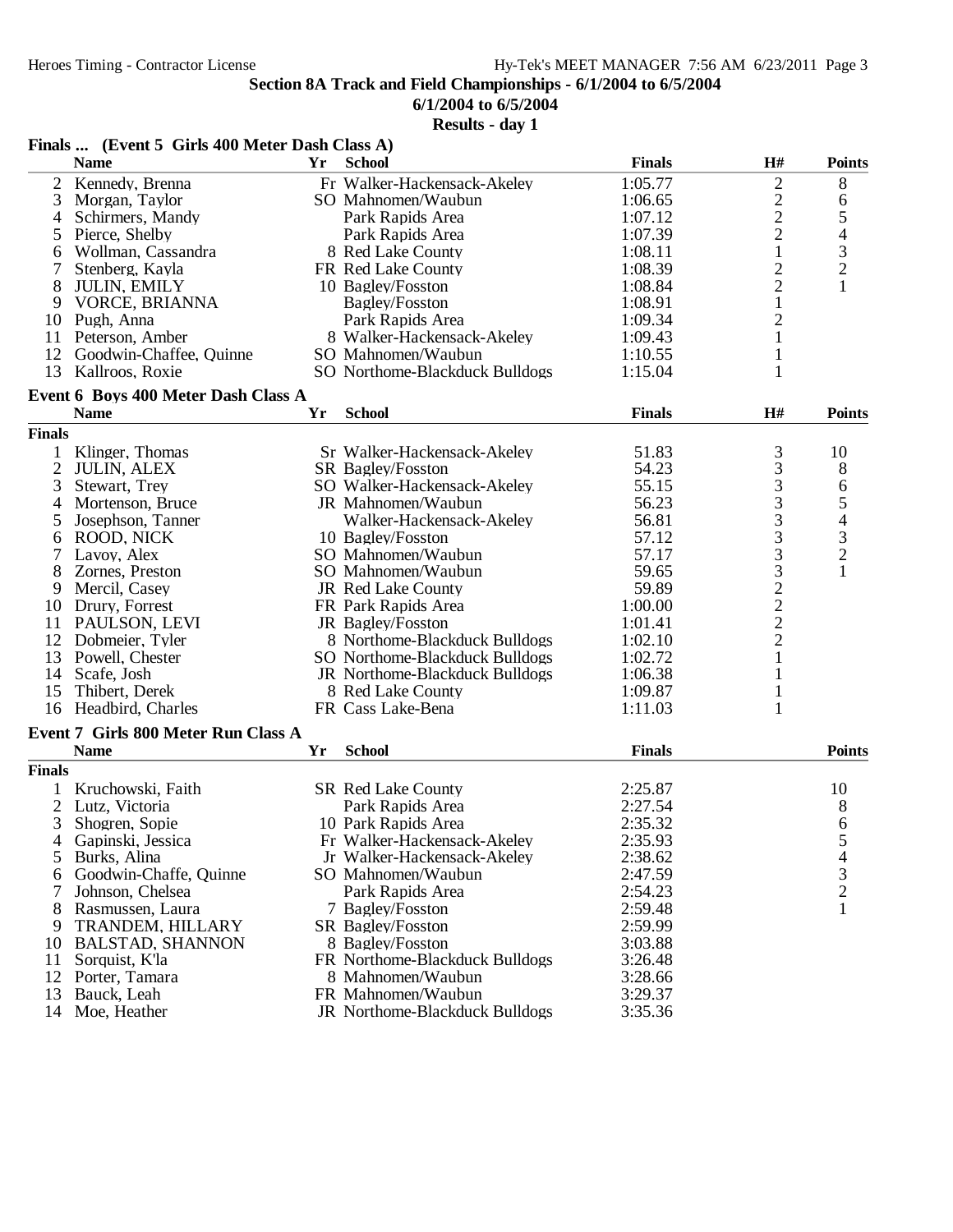# **6/1/2004 to 6/5/2004**

| Event 8 Boys 800 Meter Run Class A |  |  |  |  |  |  |
|------------------------------------|--|--|--|--|--|--|
|------------------------------------|--|--|--|--|--|--|

|                | <b>Name</b>                                         | Yr | <b>School</b>                  | <b>Finals</b> | <b>Points</b>                                   |
|----------------|-----------------------------------------------------|----|--------------------------------|---------------|-------------------------------------------------|
| <b>Finals</b>  |                                                     |    |                                |               |                                                 |
| 1              | Sommer, Isak                                        |    | Walker-Hackensack-Akeley       | 2:12.59       | 10                                              |
| $\overline{2}$ | Conger, Tim                                         |    | SO Walker-Hackensack-Akeley    | 2:16.61       | 8                                               |
| 3              | NORDSKOG, WYATT                                     |    | FR Bagley/Fosston              | 2:21.49       | 6                                               |
| 4              | Delgado, Arturo                                     |    | FR Mahnomen/Waubun             | 2:23.89       | 5                                               |
| 5              | Schneider, Caleb                                    |    | 8 Northome-Blackduck Bulldogs  | 2:24.83       |                                                 |
| 6              | McArthur, Tim                                       |    | SO Mahnomen/Waubun             | 2:26.32       | $\begin{array}{c} 4 \\ 3 \\ 2 \\ 1 \end{array}$ |
| 7              | Hartig, Luke                                        |    | FR Park Rapids Area            | 2:27.55       |                                                 |
| 8              | NON, CHRIS                                          |    | FR Bagley/Fosston              | 2:29.10       |                                                 |
| 9              | <b>FULTZ, LUCAS</b>                                 |    | 10 Bagley/Fosston              | 2:35.14       |                                                 |
| 10             | Coleman, Tyler                                      |    | SO Mahnomen/Waubun             | 2:42.05       |                                                 |
| 11             | Hurst, Tyler                                        |    | FR Red Lake County             | 2:42.15       |                                                 |
| 12             | Thibert, Derek                                      |    | 8 Red Lake County              | 2:49.82       |                                                 |
| 13             | Headbird, Charles                                   |    | FR Cass Lake-Bena              | 3:19.15       |                                                 |
|                |                                                     |    |                                |               |                                                 |
|                | Event 9 Girls 1600 Meter Run Class A<br><b>Name</b> | Yr | <b>School</b>                  | <b>Finals</b> | <b>Points</b>                                   |
| <b>Finals</b>  |                                                     |    |                                |               |                                                 |
|                |                                                     |    |                                |               |                                                 |
| 1              | Kruchowski, Faith                                   |    | <b>SR Red Lake County</b>      | 5:30.04       | 10                                              |
| $\overline{2}$ | Olson, Kayla                                        |    | FR Northome-Blackduck Bulldogs | 5:53.35       | 8                                               |
| 3              | Deitchler, Tiffany                                  |    | Park Rapids Area               | 6:08.03       | 6                                               |
| $\overline{4}$ | <b>BINGHAM, MARY</b>                                |    | 8 Bagley/Fosston               | 6:12.67       | 54321                                           |
| 5              | Erickson, Katherine                                 |    | Park Rapids Area               | 6:13.82       |                                                 |
| 6              | Groshong, Ashley                                    |    | 7 Clearbrook-Gonvick           | 6:26.17       |                                                 |
| 7              | Hanson, Abby                                        |    | Park Rapids Area               | 6:38.50       |                                                 |
| 8              | Bilben, Ana                                         |    | SO Walker-Hackensack-Akeley    | 6:44.17       |                                                 |
| 9              | Amberg, Amanda                                      |    | JR Mahnomen/Waubun             | 7:19.14       |                                                 |
| 10             | Chaffin, Rachel                                     |    | FR Northome-Blackduck Bulldogs | 7:21.95       |                                                 |
|                | 11 Porter, Tamara                                   |    | 8 Mahnomen/Waubun              | 7:34.07       |                                                 |
|                | Event 10 Boys 1600 Meter Run Class A                |    |                                |               |                                                 |
|                | <b>Name</b>                                         | Yr | <b>School</b>                  | <b>Finals</b> | <b>Points</b>                                   |
| <b>Finals</b>  |                                                     |    |                                |               |                                                 |
|                | Sommer, Isak                                        |    | Walker-Hackensack-Akeley       | 4:58.90       | 10                                              |
| 2              | Gebhard, Nathan                                     |    | SR Park Rapids Area            | 5:16.89       | 8                                               |
| 3              | Delgado, Arturo                                     |    | FR Mahnomen/Waubun             | 5:19.36       | $\boldsymbol{6}$                                |
| 4              | <b>DAVIES, CORIN</b>                                |    | 10 Bagley/Fosston              | 5:21.88       | 5                                               |
| 5              | <b>BRINKMAN, DEREK</b>                              |    | 10 Bagley/Fosston              | 5:22.83       |                                                 |
| 6              | Strand, Butch                                       |    | FR Northome-Blackduck Bulldogs | 5:23.33       | $\begin{array}{c} 4 \\ 3 \\ 2 \end{array}$      |
|                | Penner, Bryce                                       |    | 8 Mahnomen/Waubun              | 5:27.02       |                                                 |
| 8              | Reichert, Jacoby                                    |    | SO Clearbrook-Gonvick          | 5:31.14       | $\mathbf{1}$                                    |
| 9              | Lewis, Patrick                                      |    | JR Clearbrook-Gonvick          | 5:31.74       |                                                 |
| 10             | Hurst, Tyler                                        |    | FR Red Lake County             | 5:31.75       |                                                 |
| 11             | Radtke, James                                       |    | SO Mahnomen/Waubun             | 5:48.43       |                                                 |
| 12             | Bodensteiner, Nick                                  |    | 7 Clearbrook-Gonvick           | 5:54.52       |                                                 |
| 13             | MAUL, LUCAS                                         |    | 8 Bagley/Fosston               | 5:57.99       |                                                 |
| 14             | Schmid, Brandon                                     |    | 8 Northome-Blackduck Bulldogs  | 6:00.54       |                                                 |
| 15             | Stewart, Jonny                                      |    | Walker-Hackensack-Akeley       | 6:12.03       |                                                 |
|                |                                                     |    |                                |               |                                                 |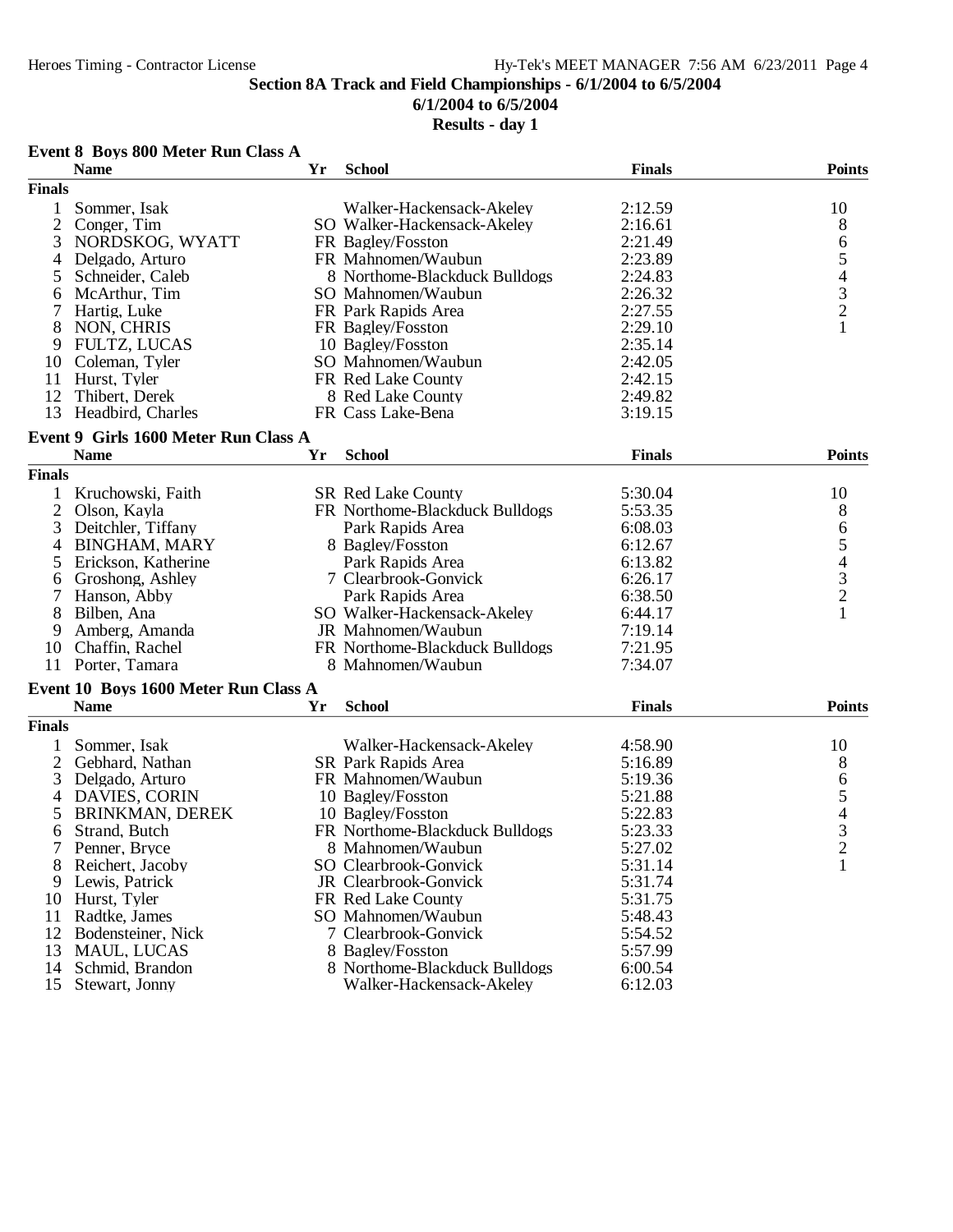**6/1/2004 to 6/5/2004**

|                | Event 11 Girls 3200 Meter Run Class A    |    |                                       |                |                                           |                                                 |
|----------------|------------------------------------------|----|---------------------------------------|----------------|-------------------------------------------|-------------------------------------------------|
|                | <b>Name</b>                              | Yr | <b>School</b>                         | <b>Finals</b>  |                                           | <b>Points</b>                                   |
| <b>Finals</b>  |                                          |    |                                       |                |                                           |                                                 |
|                | 1 Lutz, Lydia                            |    | Park Rapids Area                      | 12:06.33       |                                           | 10                                              |
| 2              | Olson, Morgan                            |    | Park Rapids Area                      | 13:03.75       |                                           | 8                                               |
| 3              | Himanowski, Kaylee                       |    | Park Rapids Area                      | 13:21.03       |                                           | 6                                               |
| 4              | SYVERSON, HAILEY                         |    | 8 Bagley/Fosston                      | 13:31.06       |                                           | $\frac{5}{4}$                                   |
| 5              | Knaeble, Daytona                         |    | SO Northome-Blackduck Bulldogs        | 15:15.90       |                                           |                                                 |
| 6              | Amberg, Amanda                           |    | JR Mahnomen/Waubun                    | 15:48.87       |                                           |                                                 |
|                | Event 12 Boys 3200 Meter Run Class A     |    |                                       |                |                                           |                                                 |
|                | <b>Name</b>                              | Yr | <b>School</b>                         | <b>Finals</b>  |                                           | <b>Points</b>                                   |
| <b>Finals</b>  |                                          |    |                                       |                |                                           |                                                 |
| 1              | Schuldt, Bryon                           |    | FR Nevis                              | 9:56.38        |                                           | 10                                              |
| $\overline{2}$ | Conger, Luke                             |    | Jr Walker-Hackensack-Akeley           | 10:46.79       |                                           | 8                                               |
| 3              | <b>DAVIES, NATHAN</b>                    |    | SR Bagley/Fosston                     | 10:48.33       |                                           |                                                 |
| 4              | Nistler, Dylan                           |    | Fr Walker-Hackensack-Akeley           | 11:25.10       |                                           | 65432                                           |
| 5              | Haugland, Zac                            |    | FR Park Rapids Area                   | 11:28.48       |                                           |                                                 |
| 6              | DAVIES, CORIN                            |    | 10 Bagley/Fosston                     | 12:18.47       |                                           |                                                 |
| 7              | Bryant, Justin                           |    | SO Northome-Blackduck Bulldogs        | 12:34.15       |                                           |                                                 |
| 8              | Schmid, Brandon                          |    | 8 Northome-Blackduck Bulldogs         | 14:14.20       |                                           | $\mathbf{1}$                                    |
|                |                                          |    | Walker-Hackensack-Akeley              |                |                                           |                                                 |
| 9              | Immonen, Orion                           |    |                                       | 14:29.83       |                                           |                                                 |
| $---$          | Radtke, James                            |    | SO Mahnomen/Waubun                    | D <sub>Q</sub> |                                           |                                                 |
|                | Event 13 Girls 100 Meter Hurdles Class A |    |                                       |                |                                           |                                                 |
|                | <b>Name</b>                              | Yr | <b>School</b>                         | <b>Finals</b>  | H#                                        | <b>Points</b>                                   |
| <b>Finals</b>  |                                          |    |                                       |                |                                           |                                                 |
|                | Spong, Brianna                           |    | SO Red Lake County                    | 17.73          |                                           | 10                                              |
| 2              | Goodwater, Heather                       |    | Park Rapids Area                      | 17.80          |                                           | 8                                               |
| 3              | Thielen, Shannon                         |    | Park Rapids Area                      | 18.69          |                                           | 6                                               |
| 4              | Yliniemi, Micah                          |    | SR Nevis                              | 18.85          |                                           |                                                 |
| 5              | Zunich-Anderson, Lexy                    |    | Park Rapids Area                      | 19.26          |                                           |                                                 |
| 6              | STROM, KAYLA                             |    | 10 Bagley/Fosston                     | 19.59          | $\frac{2}{2}$ $\frac{2}{2}$ $\frac{2}{2}$ |                                                 |
|                | Burgess, Angela                          |    | 8 Clearbrook-Gonvick                  | 19.97          | $\mathbf{1}$                              | $\begin{array}{c} 5 \\ 4 \\ 3 \\ 2 \end{array}$ |
| 8              | Anderson, Tara                           |    | Walker-Hackensack-Akeley              | 20.41          | $\overline{c}$                            | $\mathbf{1}$                                    |
| 9              | Magnell, Brooke                          |    | FR Red Lake County                    | 20.45          | $\overline{c}$                            |                                                 |
| 10             |                                          |    |                                       | 20.48          | 1                                         |                                                 |
|                | PAPKE, ELIZA                             |    | JR Bagley/Fosston                     |                |                                           |                                                 |
| 11             | <b>BERNTSON, MARY</b>                    |    | 7 Bagley/Fosston                      | 21.86          |                                           |                                                 |
| 12             | Karam, Gabby                             |    | FR Nevis                              | 21.90          | 1                                         |                                                 |
| 13             | Becker, Katie                            |    | 8 Nevis                               | 25.29          | 1                                         |                                                 |
| 14             |                                          |    |                                       |                |                                           |                                                 |
|                | Weidenborner, Trista                     |    | JR Northome-Blackduck Bulldogs        | 29.50          | 1                                         |                                                 |
|                | Event 14 Boys 110 Meter Hurdles Class A  |    |                                       |                |                                           |                                                 |
|                | <b>Name</b>                              | Yr | <b>School</b>                         | <b>Finals</b>  |                                           | <b>Points</b>                                   |
|                |                                          |    |                                       |                |                                           |                                                 |
| <b>Finals</b>  |                                          |    |                                       |                |                                           |                                                 |
| 1              | Gerardy, Brett                           |    | <b>JR Red Lake County</b>             | 17.27          |                                           | 10                                              |
| 2              | Larson, Tadd                             |    | SR Mahnomen/Waubun                    | 17.41          |                                           | 8                                               |
| 3              | Grimes, Jake                             |    | JR Park Rapids Area                   | 18.45          |                                           | 6                                               |
|                | Howes, Sean                              |    | SO Nevis                              | 18.94          |                                           |                                                 |
| 5              | Abderson, Robby                          |    | SO Mahnomen/Waubun                    | 19.79          |                                           |                                                 |
| 6<br>7         | <b>MATHISON, LANCE</b><br>THORSON, LOGAN |    | JR Bagley/Fosston<br>7 Bagley/Fosston | 19.84<br>20.26 |                                           | $\begin{array}{c} 5 \\ 4 \\ 3 \\ 2 \end{array}$ |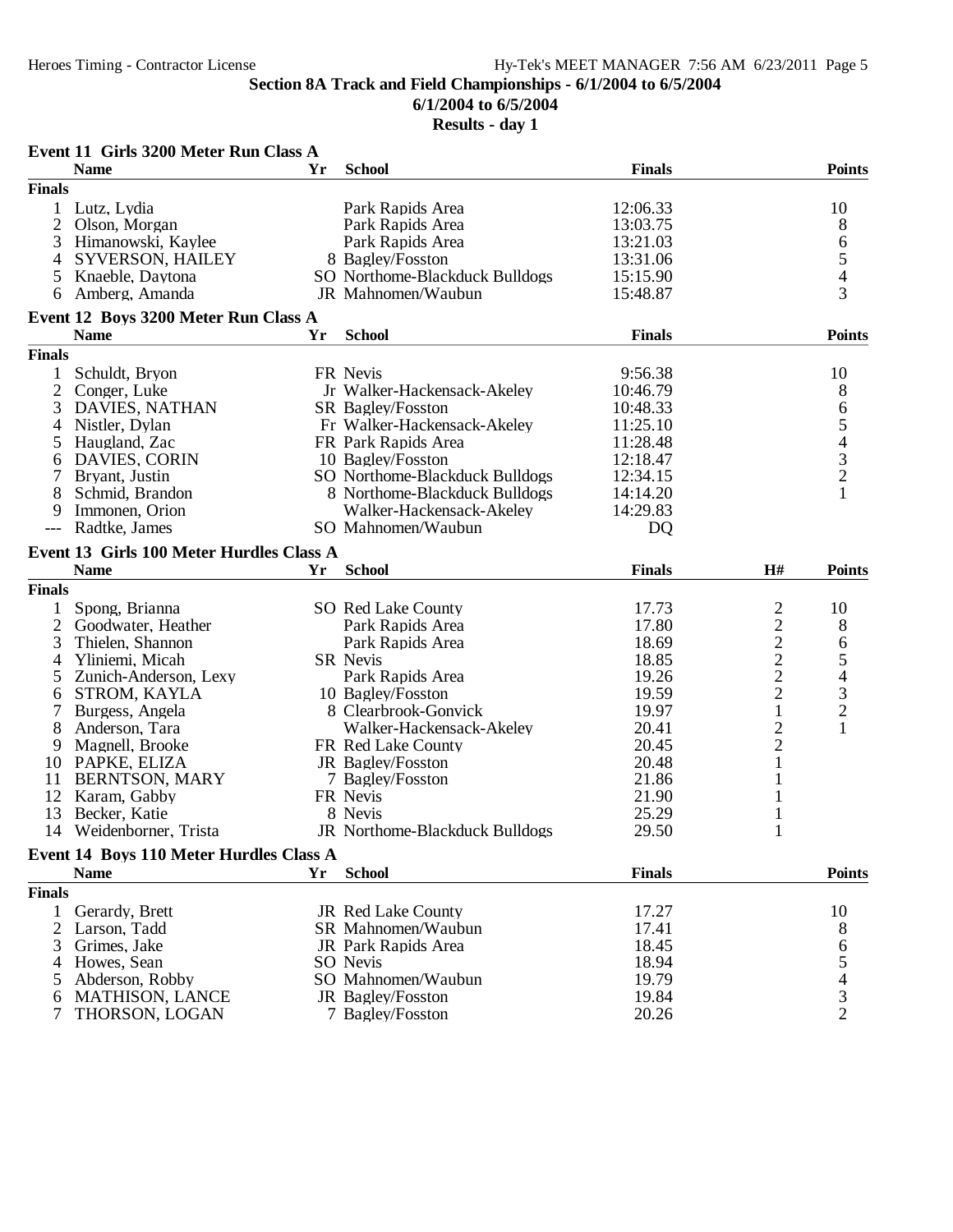**6/1/2004 to 6/5/2004**

|                | Finals  (Event 14 Boys 110 Meter Hurdles Class A) |                    |                             |                                        |               |                                                 |                                                 |
|----------------|---------------------------------------------------|--------------------|-----------------------------|----------------------------------------|---------------|-------------------------------------------------|-------------------------------------------------|
|                | <b>Name</b>                                       | Yr                 | <b>School</b>               |                                        | <b>Finals</b> |                                                 | <b>Points</b>                                   |
|                | 8 Degroat, John                                   |                    | JR Mahnomen/Waubun          |                                        | 21.39         |                                                 | 1                                               |
|                | Event 15 Girls 300 Meter Hurdles Class A          |                    |                             |                                        |               |                                                 |                                                 |
|                | <b>Name</b>                                       | Yr                 | <b>School</b>               |                                        | <b>Finals</b> | H#                                              | <b>Points</b>                                   |
| <b>Finals</b>  |                                                   |                    |                             |                                        |               |                                                 |                                                 |
| 1              | Bateman, Grace                                    |                    | Park Rapids Area            |                                        | 51.30         |                                                 | 10                                              |
| 2              | Spong, Brianna                                    |                    | SO Red Lake County          |                                        | 51.99         |                                                 | 8                                               |
| 3              | Knight, Sarah                                     |                    |                             | Fr Walker-Hackensack-Akeley            | 52.22         |                                                 | 6                                               |
| 4              | Anderson, Tara                                    |                    |                             | Walker-Hackensack-Akeley               | 54.37         |                                                 |                                                 |
| 5              | Lauderbaugh, Tori                                 |                    | Park Rapids Area            |                                        | 58.34         |                                                 |                                                 |
| 6              | Magnell, Brooke                                   |                    | FR Red Lake County          |                                        | 58.97         | $\frac{2}{2}$ $\frac{2}{2}$ $\frac{2}{1}$       | $\frac{5}{4}$<br>$\frac{3}{2}$                  |
| 7              | Goodwater, Heather                                |                    | Park Rapids Area            |                                        | 59.51         |                                                 |                                                 |
| 8              | Piprude, Mackenzie                                |                    | SO Walker-Hackensack-Akeley |                                        | 59.69         | $\frac{2}{1}$                                   | $\mathbf{1}$                                    |
| 9              | Hendrickson, Samantha                             |                    |                             | SO Northome-Blackduck Bulldogs         | 1:00.05       |                                                 |                                                 |
| 10             | Yliniemi, Micah                                   |                    | <b>SR</b> Nevis             |                                        | 1:00.27       | $\overline{c}$                                  |                                                 |
| 11             | Burgess, Angela                                   |                    | 8 Clearbrook-Gonvick        |                                        | 1:01.38       | 1                                               |                                                 |
| 12             | PAPKE, ELIZA                                      |                    | JR Bagley/Fosston           |                                        | 1:03.46       |                                                 |                                                 |
| 13             | STROM, KAYLA                                      |                    | 10 Bagley/Fosston           |                                        | 1:04.70       | 1                                               |                                                 |
| 14             | <b>BERNTSON, MARY</b>                             |                    | 7 Bagley/Fosston            |                                        | 1:05.62       | 1                                               |                                                 |
| 15             | Chaffin, Rachel                                   |                    |                             | FR Northome-Blackduck Bulldogs         | 1:10.96       | 1                                               |                                                 |
|                | Event 16 Boys 300 Meter Hurdles Class A           |                    |                             |                                        |               |                                                 |                                                 |
|                | <b>Name</b>                                       | Yr                 | <b>School</b>               |                                        | <b>Finals</b> | H#                                              | <b>Points</b>                                   |
| <b>Finals</b>  |                                                   |                    |                             |                                        |               |                                                 |                                                 |
|                | Gerardy, Brett                                    |                    | JR Red Lake County          |                                        | 43.20         |                                                 | 10                                              |
| $\overline{2}$ | Larson, Tadd                                      |                    | SR Mahnomen/Waubun          |                                        | 45.12         | $\frac{2}{2}$<br>$\frac{2}{2}$<br>$\frac{2}{2}$ | 8                                               |
| 3              | Howes, Sean                                       |                    | SO Nevis                    |                                        | 45.46         |                                                 | 6                                               |
| 4              | Grimes, Jake                                      |                    | JR Park Rapids Area         |                                        | 45.98         |                                                 |                                                 |
| 5              | Anderson, Robby                                   |                    | SO Mahnomen/Waubun          |                                        | 47.56         |                                                 | $\begin{array}{c} 5 \\ 4 \\ 3 \\ 2 \end{array}$ |
|                | <b>MATHISON, LANCE</b>                            |                    | JR Bagley/Fosston           |                                        | 49.82         |                                                 |                                                 |
| 6              |                                                   |                    | JR Mahnomen/Waubun          |                                        | 51.43         | 1                                               |                                                 |
| 8              | Degroat, John<br><b>DAVIES, NATHAN</b>            |                    | SR Bagley/Fosston           |                                        | 52.81         | $\mathbf{1}$                                    | $\mathbf{1}$                                    |
| 9              | Hughes, Tyler                                     |                    |                             | FR Northome-Blackduck Bulldogs         | 1:02.03       | 1                                               |                                                 |
|                |                                                   |                    |                             |                                        |               |                                                 |                                                 |
|                | Event 17 Girls 4x100 Meter Relay Class A          |                    |                             |                                        |               |                                                 |                                                 |
|                | <b>Team</b>                                       |                    | <b>Relay</b>                |                                        | <b>Finals</b> |                                                 | <b>Points</b>                                   |
| <b>Finals</b>  |                                                   |                    |                             |                                        |               |                                                 |                                                 |
|                | 1 Bagley/Fosston                                  |                    | A                           |                                        | 52.27         |                                                 | 10                                              |
|                | 1) BERG, MARIAH SR                                |                    |                             | 2) BARDWELL, LYNSEY 10 3) DAY, KYLI FR |               | 4) JULIN, EMILY 10                              |                                                 |
|                | 2 Park Rapids Area                                |                    | A                           |                                        | 52.36         |                                                 | 8                                               |
|                | 1) Vaudrin, Mady                                  |                    | 2) Bateman, Grace           | 3) Taylor, Shannon                     |               | 4) Thelen, Rachel                               |                                                 |
| 3              | Nevis                                             |                    | A                           |                                        | 52.42         |                                                 | 6                                               |
|                | 1) Feder, Annessa SO                              | 2) Hanson, Riley 8 |                             | 3) Lindow, Maggie JR                   |               | 4) Schunk, Jessica JR                           |                                                 |
| 4              | Mahnomen/Waubun                                   |                    | A                           |                                        | 53.86         |                                                 | 5                                               |
| 5              | Clearbrook-Gonvick                                |                    | A                           |                                        | 56.42         |                                                 | 4                                               |
|                | 1) Spray, Jessica 8                               |                    | 2) Godin, Allison 8         | 3) Faldet, Taylor 8                    |               | 4) Wagner, Brittany 8                           |                                                 |
|                | 6 Red Lake County                                 |                    | A                           |                                        | 59.74         |                                                 | 3                                               |
|                | 1) Vettleson, Hannah JR                           |                    | 2) Pahlen, Marisha FR       | 3) Magnell, Brooke FR                  |               | 4) Vatthauer, Kylie SR                          |                                                 |
| 7              | Northome-Blackduck Bulldogs                       |                    | A                           |                                        | 1:02.0h       |                                                 | 2                                               |
|                | 1) Mills, Kristi 7                                |                    | 2) Imdieke, Kami SO         | 3) Sorquist, K'la FR                   |               | 4) Weidenborner, Tonya SO                       |                                                 |
|                |                                                   |                    |                             |                                        |               |                                                 |                                                 |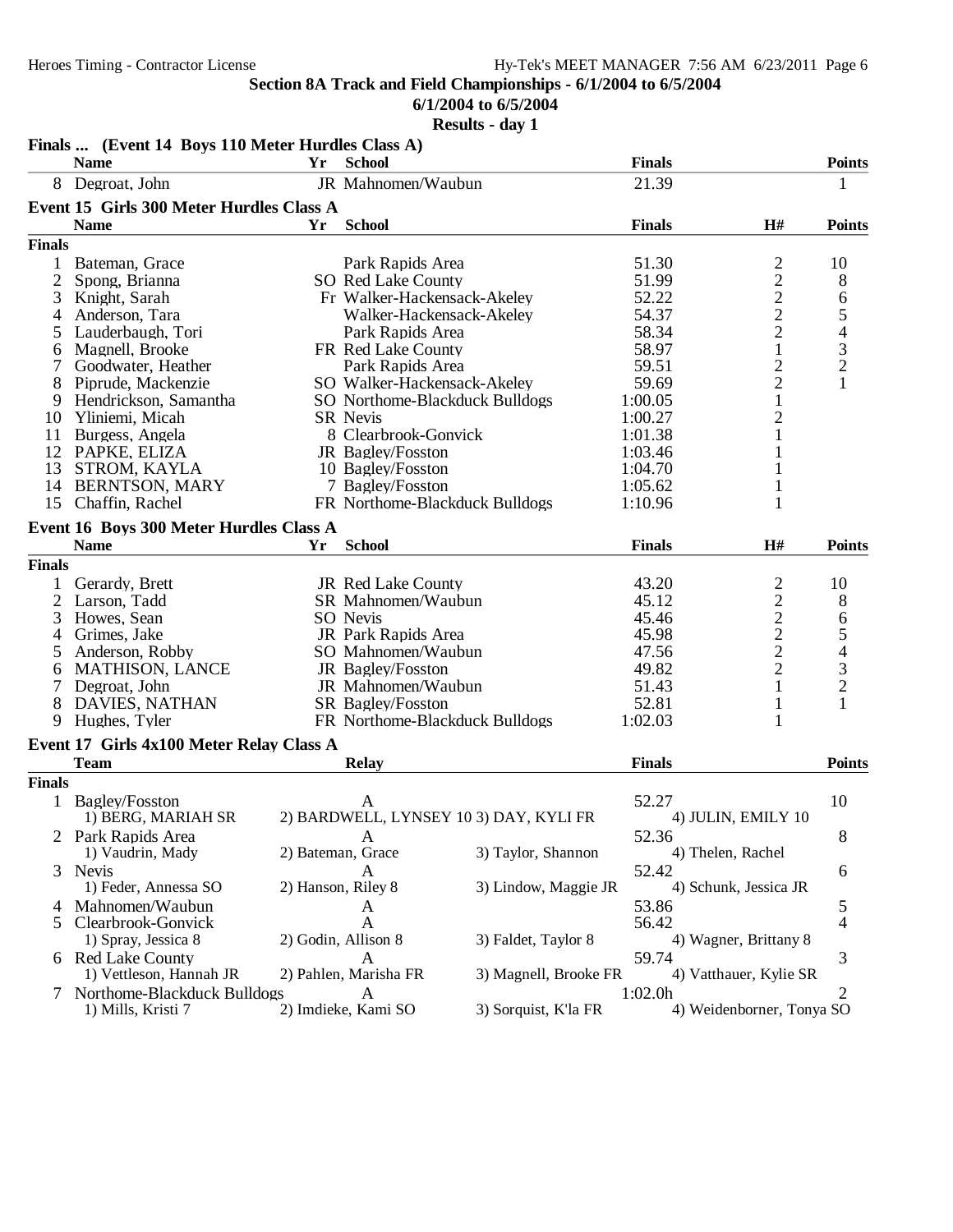# **6/1/2004 to 6/5/2004**

|               | Event 18 Boys 4x100 Meter Relay Class A                             |                                        |                         |                                          |                     |
|---------------|---------------------------------------------------------------------|----------------------------------------|-------------------------|------------------------------------------|---------------------|
|               | <b>Team</b>                                                         | <b>Relay</b>                           |                         | <b>Finals</b>                            | <b>Points</b>       |
| <b>Finals</b> |                                                                     |                                        |                         |                                          |                     |
|               | 1 Walker-Hackensack-Akeley<br>1) Knight, Taylor Sr                  | $\mathsf{A}$<br>2) Dennis, Austin Jr   | 3) Sommer, Alex Sr      | 45.60<br>4) Klinger, Thomas Sr           | 10                  |
|               | 2 Mahnomen/Waubun                                                   | A                                      |                         | 45.72                                    | 8                   |
| 3             | Bagley/Fosston                                                      | A                                      |                         | 49.31                                    | 6                   |
|               | 1) FREDRICKSON, MIKE 10 2) FJERSTAD, DYLAN FR<br>4 Park Rapids Area | A                                      | 3) ROOD, NICK 10        | 4) O'KEEFE, ZACH 10<br>50.74             | 5                   |
|               | 1) Hartig, Luke FR                                                  | 2) McDowell, Mike SR                   | 3) Drury, Forrest FR    | 4) Ondracek, Devon SR                    |                     |
|               | Northome-Blackduck Bulldogs                                         | A                                      |                         | 54.14                                    | 4                   |
|               | 1) Gibbs, Tyler SO                                                  | 2) Graupmann, Cody SO                  | 3) Hughes, Tyler FR     | 4) Olafson, Travis 8                     |                     |
|               | Event 19 Girls 4x200 Meter Relay Class A                            |                                        |                         |                                          |                     |
|               | <b>Team</b>                                                         | <b>Relay</b>                           |                         | <b>Finals</b>                            | <b>Points</b>       |
| <b>Finals</b> |                                                                     |                                        |                         |                                          |                     |
|               | 1 Bagley/Fosston                                                    | A                                      |                         | 1:46.53                                  | 10                  |
|               | 1) BERG, MARIAH SR                                                  | 2) BARDWELL, LYNSEY 10 3) DAY, KYLI FR |                         | 4) HUSCHLE, ANALISA 10                   |                     |
|               | 2 Park Rapids Area                                                  | A                                      |                         | 1:50.44                                  | 8                   |
|               | 1) Taylor, Shannon<br>3 Nevis                                       | 2) Bateman, Grace<br>A                 | 3) Vaudrin, Mady        | 4) Thelen, Rachel<br>1:51.47             | 6                   |
|               | 1) Feder, Annessa SO                                                | 2) Stambaugh, Megan SR                 | 3) Walters, Paige SO    | 4) Hanson, Riley 8                       |                     |
|               | 4 Red Lake County                                                   | A                                      |                         | 1:57.61                                  | 5                   |
|               | 1) Bergeson, Lisa SO                                                | 2) Stenberg, Kayla FR                  | 3) Wollman, Cassandra 8 | 4) Vatthauer, Kylie SR                   |                     |
| $\mathcal{F}$ | Clearbrook-Gonvick                                                  |                                        |                         | 1:57.88                                  | 4                   |
|               | 1) Spray, Jessica 8                                                 | 2) Wagner, Brittany 8                  | 3) Faldet, Taylor 8     | 4) McIntosh, Katie 8                     |                     |
|               | Mahnomen/Waubun<br>Northome-Blackduck Bulldogs                      | A<br>$\mathbf{A}$                      |                         | 1:59.71<br>2:08.00                       | 3<br>$\overline{2}$ |
|               | 1) Mills, Kristi 7                                                  | 2) Imdieke, Kami SO                    | 3) White, Rikki SO      | 4) Weidenborner, Tonya SO                |                     |
|               | Event 20 Boys 4x200 Meter Relay Class A                             |                                        |                         |                                          |                     |
|               | <b>Team</b>                                                         | <b>Relay</b>                           |                         | <b>Finals</b>                            | <b>Points</b>       |
| <b>Finals</b> |                                                                     |                                        |                         |                                          |                     |
|               | 1 Bagley/Fosston                                                    | A                                      |                         | 1:37.16                                  | 10                  |
|               | 1) FREDRICKSON, MIKE 10 2) O'KEEFE, ZACH 10                         |                                        | 3) GOSS, MARK 10        | 4) JULIN, ALEX SR                        |                     |
|               | Walker-Hackensack-Akeley                                            | A                                      |                         | 1:38.17                                  | 8                   |
|               | 1) Dennis, Chris Fr                                                 | 2) Sommer, Alex Sr                     | 3) Knight, Taylor Sr    | 4) Leber, Benny Jr                       |                     |
| 3<br>4        | Mahnomen/Waubun<br>Northome-Blackduck Bulldogs                      | A<br>$\overline{A}$                    |                         | 1:43.01<br>1:49.14                       | 6<br>5              |
|               | 1) Gibbs, Tyler SO                                                  | 2) Williams, Tristan 8                 | 3) Powell, Chester SO   | 4) Kennedy, Kyle SR                      |                     |
|               | Event 21 Girls 4x400 Meter Relay Class A                            |                                        |                         |                                          |                     |
|               | <b>Team</b>                                                         | <b>Relay</b>                           |                         | <b>Finals</b>                            | <b>Points</b>       |
| <b>Finals</b> |                                                                     |                                        |                         |                                          |                     |
|               | 1 Nevis                                                             | A                                      |                         | 4:18.86                                  | 10                  |
|               | 1) Hanson, Riley 8                                                  | 2) Walters, Paige SO                   | 3) Feder, Annessa SO    | 4) Stambaugh, Megan SR                   |                     |
|               | 2 Park Rapids Area                                                  | A                                      |                         | 4:23.44                                  | 8                   |
|               | 1) Shogren, Sopie 10                                                | 2) Schirmers, Mandy                    | 3) Pierce, Shelby       | 4) Lutz, Victoria                        |                     |
|               | 3 Red Lake County<br>1) Stenberg, Kayla FR                          | A<br>2) Wollman, Cassandra 8           | 3) Spong, Brianna SO    | 4:25.68<br>4) Kruchowski, Faith SR       | 6                   |
|               | 4 Walker-Hackensack-Akeley                                          | A                                      |                         | 4:27.89                                  | 5                   |
|               | 1) Knight, Sarah Fr                                                 | 2) Gapinski, Jessica Fr                | 3) Burks, Alina Jr      | 4) Kennedy, Brenna Fr                    |                     |
| $\mathcal{L}$ | <b>Bagley/Fosston</b>                                               | A                                      |                         | 4:42.22                                  | 4                   |
|               | 1) VORCE, BRIANNA                                                   | 2) Serbus, Briana                      |                         | 3) BENNETT, RACHEL 10 4) JULIN, EMILY 10 |                     |
|               |                                                                     |                                        |                         |                                          |                     |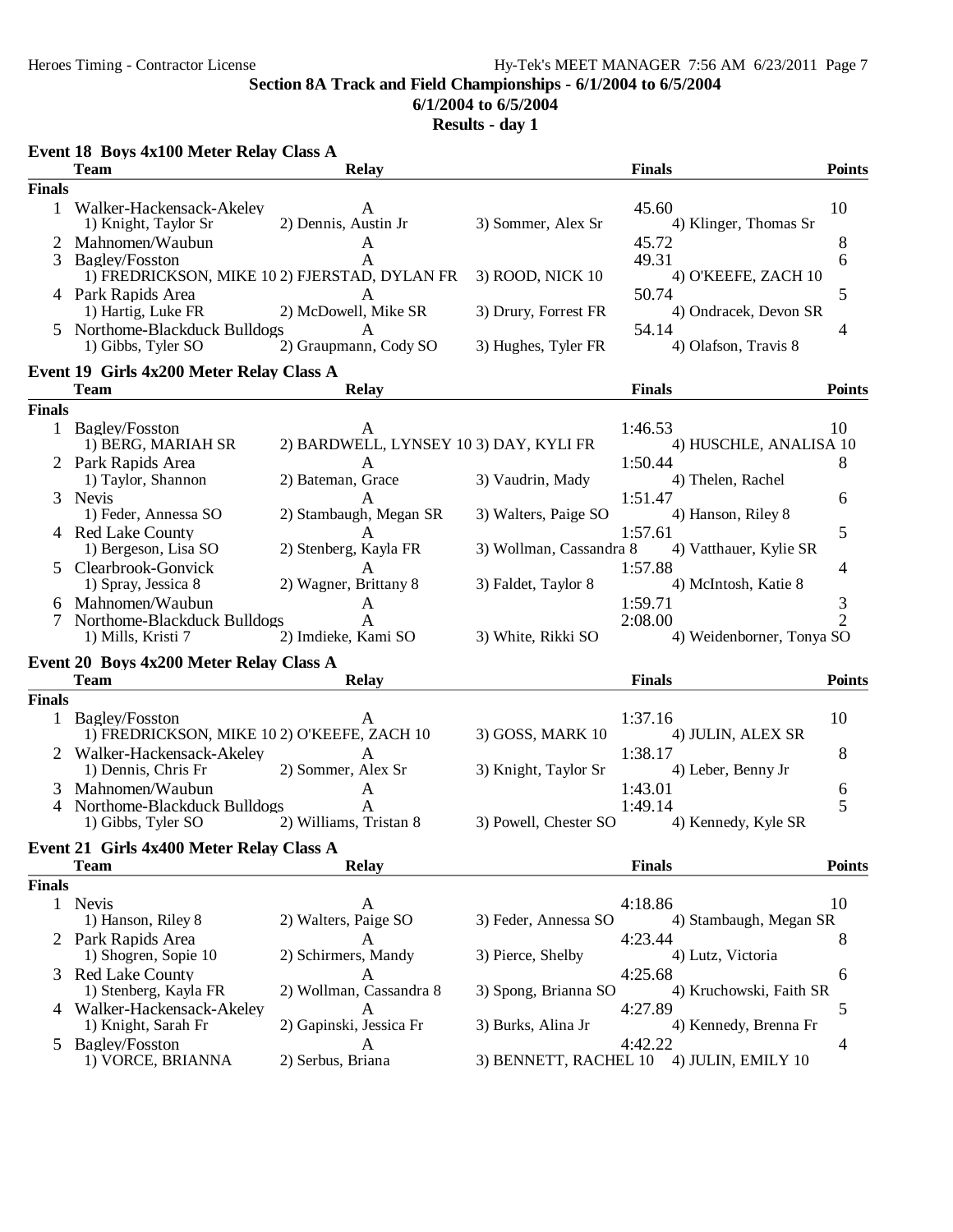**6/1/2004 to 6/5/2004**

|               | Finals  (Event 21 Girls 4x400 Meter Relay Class A)     |                                                                               |                        |                                             |                |
|---------------|--------------------------------------------------------|-------------------------------------------------------------------------------|------------------------|---------------------------------------------|----------------|
|               | <b>Team</b>                                            | <b>Relay</b>                                                                  |                        | <b>Finals</b>                               | <b>Points</b>  |
|               | 6 Northome-Blackduck Bulldogs<br>1) Kallroos, Roxie SO | A<br>2) Hendrickson, Samantha SO 3) Weidenborner, Tonya SO 4) Olson, Kayla FR |                        | 4:50.49                                     | 3              |
|               | Mahnomen/Waubun                                        | A                                                                             |                        | 4:52.80                                     | $\overline{c}$ |
| 8             | Clearbrook-Gonvick                                     | A                                                                             |                        | 5:04.27                                     | $\mathbf{1}$   |
|               | 1) Olson, Sam 7                                        | 2) Burgess, Angela 8                                                          | 3) Faldet, Taylor 8    | 4) Groshong, Ashley 7                       |                |
|               | Event 22 Boys 4x400 Meter Relay Class A                |                                                                               |                        |                                             |                |
|               | <b>Team</b>                                            | <b>Relay</b>                                                                  |                        | <b>Finals</b>                               | <b>Points</b>  |
| <b>Finals</b> |                                                        |                                                                               |                        |                                             |                |
|               | 1 Park Rapids Area                                     | A                                                                             |                        | 3:46.20                                     | 10             |
|               | 1) Fritze, Brock FR                                    | 2) Grimes, Jake JR                                                            | 3) Hayes, Sean SR      | 4) Gebhard, Nathan SR                       |                |
| 2             | <b>Bagley/Fosston</b>                                  | A                                                                             |                        | 3:47.28                                     | 8              |
|               | 1) ROOD, NICK 10                                       | 2) JULIN, ALEX SR                                                             | 3) O'KEEFE, ZACH 10    | 4) GOSS, MARK 10                            |                |
| 3             | Walker-Hackensack-Akeley                               | A                                                                             |                        | 3:49.95                                     | 6              |
|               | 1) Bassmore, AJ                                        | 2) Mason, Brian                                                               | 3) Stewart, Trey SO    | 4) Josephson, Tanner                        |                |
|               | 4 Mahnomen/Waubun                                      | A                                                                             |                        | 3:57.79                                     | 5              |
| 5             | Clearbrook-Gonvick                                     | $\mathbf{A}$                                                                  |                        | 4:07.31                                     | 4              |
|               | 1) Cornell, Chase                                      | 2) McKnight, Jacob SO                                                         | 3) Reichert, Jacoby SO | 4) Shaver, DJ SR                            |                |
|               | 6 Northome-Blackduck Bulldogs                          | A                                                                             |                        | 4:10.45                                     | 3              |
|               | 1) Strand, Butch FR                                    | 2) Williams, Tristan 8                                                        | 3) Dobmeier, Tyler 8   | 4) Schneider, Caleb 8                       |                |
|               | 7 Red Lake County                                      | A                                                                             |                        | 4:26.90                                     | $\overline{2}$ |
|               | 1) O'Neill, Logan 8                                    | 2) Hurst, Tyler FR                                                            | 3) Thibert, Derek 8    | 4) Mercil, Casey JR                         |                |
|               | Event 23 Girls 4x800 Meter Relay Class A               |                                                                               |                        |                                             |                |
|               | <b>Team</b>                                            | <b>Relay</b>                                                                  |                        | <b>Finals</b>                               | <b>Points</b>  |
| <b>Finals</b> |                                                        |                                                                               |                        |                                             |                |
|               | 1 Park Rapids Area                                     | A                                                                             |                        | 10:18.63                                    | 10             |
|               | 1) Lutz, Lydia                                         | 2) Pierce, Shelby                                                             | 3) Shogren, Sopie 10   | 4) Lutz, Victoria                           |                |
|               | 2 Walker-Hackensack-Akeley                             | A                                                                             |                        | 11:01.38                                    | 8              |
|               | 1) Bilben, Ana SO                                      | 2) Burks, Alina Jr                                                            | 3) Peterson, Amber 8   | 4) Gapinski, Jessica Fr                     |                |
| 3             | <b>Bagley/Fosston</b>                                  | A                                                                             |                        | 11:01.57                                    | 6              |
|               | 1) VORCE, BRIANNA                                      | 2) Serbus, Briana                                                             |                        | 3) SYVERSON, HAILEY 8 4) BENNETT, RACHEL 10 |                |
|               | 4 Northome-Blackduck Bulldogs                          | A                                                                             |                        | 11:37.63                                    | 5              |
|               | 1) Kallroos, Roxie SO                                  | 2) Hendrickson, Samantha SO 3) Knaeble, Daytona SO                            |                        | 4) Olson, Kayla FR                          |                |
|               | 5 Mahnomen/Waubun                                      | $\mathbf{A}$                                                                  |                        | 12:56.17                                    | 4              |
|               | Event 24 Boys 4x800 Meter Relay Class A                |                                                                               |                        |                                             |                |
|               | <b>Team</b>                                            | <b>Relay</b>                                                                  |                        | <b>Finals</b>                               | <b>Points</b>  |
| <b>Finals</b> |                                                        |                                                                               |                        |                                             |                |
|               | 1 Park Rapids Area                                     | A                                                                             |                        | 9:07.29                                     | 10             |
|               | 1) Gebhard, Nathan SR                                  | 2) Drury, Forrest FR                                                          | 3) Hayes, Sean SR      | 4) Haugland, Zac FR                         |                |
|               | Walker-Hackensack-Akeley                               | A                                                                             |                        | 9:14.95                                     | 8              |
|               | 1) Conger, Tim SO                                      | 2) Nistler, Dylan Fr                                                          | 3) Mason, Brian        | 4) Conger, Luke Jr                          |                |
|               | 3 Bagley/Fosston                                       | A                                                                             |                        | 9:32.81                                     | 6              |
|               | 1) NORDSKOG, WYATT FR 2) BRINKMAN, DEREK 10            |                                                                               | 3) NON, CHRIS FR       | 4) DAVIES, NATHAN SR                        |                |
|               | 4 Northome-Blackduck Bulldogs                          | A                                                                             |                        | 9:56.20                                     | 5              |
|               | 1) Strand, Butch FR                                    | 2) Powell, Chester SO                                                         | 3) Bryant, Justin SO   | 4) Schneider, Caleb 8                       |                |
|               | 5 Clearbrook-Gonvick                                   | A                                                                             |                        | 10:06.93                                    | 4              |
|               | 1) Bodensteiner, Nick 7                                | 2) Lewis, Patrick JR                                                          | 3) Reichert, Jacoby SO | 4) Shaver, DJ SR                            |                |
|               | 6 Mahnomen/Waubun                                      | A                                                                             |                        | 10:20.95                                    | 3              |
|               |                                                        |                                                                               |                        |                                             |                |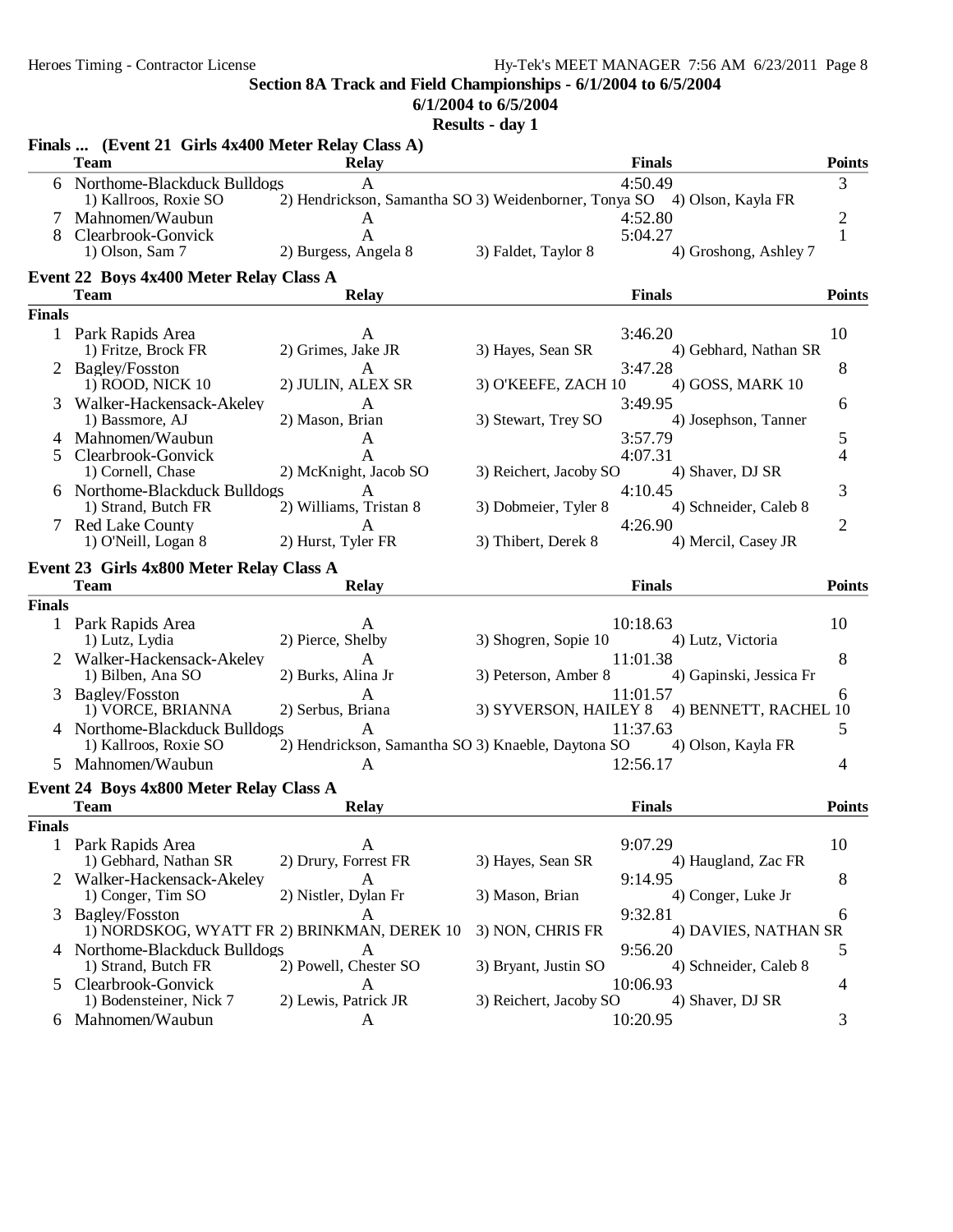#### **6/1/2004 to 6/5/2004**

### **Results - day 1**

## **Event 25 Girls High Jump Class A**

|                     | <b>Name</b>                              | Yr | <b>School</b>                  | <b>Finals</b> | <b>Points</b>                              |
|---------------------|------------------------------------------|----|--------------------------------|---------------|--------------------------------------------|
| <b>Finals</b>       |                                          |    |                                |               |                                            |
| 1                   | Feder, Annessa                           |    | SO Nevis                       | 5-00.00       | 10                                         |
| $\overline{2}$      | <b>JULIN, EMILY</b>                      |    | 10 Bagley/Fosston              | $4 - 10.00$   | 8                                          |
| 3                   | <b>BENNETT, RACHEL</b>                   |    | 10 Bagley/Fosston              | $4 - 10.00$   | 6                                          |
| 4                   | Lauderbaugh, Tori                        |    | Park Rapids Area               | 4-08.00       |                                            |
| 5                   | Wagner, Brittany                         |    | 8 Clearbrook-Gonvick           | 4-08.00       | $\frac{5}{4}$                              |
| 6                   | Hanson, Riley                            |    | 8 Nevis                        | 4-08.00       | 3                                          |
| 7                   | Schirmers, Mandy                         |    | Park Rapids Area               | 4-04.00       | 1.50                                       |
| 7                   | Goodwin-Chaffe, Quinne                   |    | SO Mahnomen/Waubun             | $4 - 04.00$   | 1.50                                       |
| 9                   | Pahlen, Marisha                          |    | FR Red Lake County             | $4 - 02.00$   |                                            |
| 9                   | Stenberg, Kayla                          |    | FR Red Lake County             | $4 - 02.00$   |                                            |
| 9                   | Becker, Katie                            |    | 8 Nevis                        | $4 - 02.00$   |                                            |
| 12                  | Pazdernik, Rachel                        |    | FR Mahnomen/Waubun             | $4 - 00.00$   |                                            |
| 12                  | Olson, Kayla                             |    | FR Northome-Blackduck Bulldogs | $4 - 00.00$   |                                            |
| $---$               | <b>BINGHAM, MARY</b>                     |    | 8 Bagley/Fosston               | <b>NH</b>     |                                            |
| $\qquad \qquad - -$ | Knaeble, Daytona                         |    | SO Northome-Blackduck Bulldogs | <b>NH</b>     |                                            |
|                     | Event 26 Boys High Jump Class A          |    |                                |               |                                            |
|                     | <b>Name</b>                              | Yr | <b>School</b>                  | <b>Finals</b> | <b>Points</b>                              |
| <b>Finals</b>       |                                          |    |                                |               |                                            |
|                     |                                          |    |                                |               |                                            |
|                     | Dennis, Austin                           |    | Jr Walker-Hackensack-Akeley    | $6 - 00.00$   | 10                                         |
| $\overline{2}$      | <b>GOSS, MARK</b>                        |    | 10 Bagley/Fosston              | $5-10.00$     | 7                                          |
| $\overline{2}$      | Stone, Stephen                           |    | SR Mahnomen/Waubun             | $5-10.00$     | 754321                                     |
| 4                   | McDowell, Mike                           |    | SR Park Rapids Area            | 5-08.00       |                                            |
| 5                   | NORDSKOG, RYAN                           |    | SR Bagley/Fosston              | 5-04.00       |                                            |
| 6                   | Krebsbach, Andy                          |    | SO Mahnomen/Waubun             | 5-02.00       |                                            |
| 7                   | Dobmeier, Tyler                          |    | 8 Northome-Blackduck Bulldogs  | 5-02.00       |                                            |
| 8                   | Shaver, DJ                               |    | <b>SR</b> Clearbrook-Gonvick   | 5-00.00       |                                            |
|                     | Lewis, Patrick                           |    | JR Clearbrook-Gonvick          | <b>NH</b>     |                                            |
| $---$               | Feder, Jordan                            |    | 7 Nevis                        | <b>NH</b>     |                                            |
| $---$               | Heisler, Devin                           |    | 8 Mahnomen/Waubun              | NH            |                                            |
|                     | <b>Event 27 Girls Pole Vault Class A</b> |    |                                |               |                                            |
|                     | <b>Name</b>                              | Yr | <b>School</b>                  | <b>Finals</b> | <b>Points</b>                              |
| <b>Finals</b>       |                                          |    |                                |               |                                            |
|                     | Thelen, Rachel                           |    | Park Rapids Area               | 9-07.00       | 10                                         |
| 2                   | Knight, Sarah                            |    | Fr Walker-Hackensack-Akeley    | 9-01.00       | 8                                          |
| 3                   | STROM, KAYLA                             |    | 10 Bagley/Fosston              | 7-07.00       |                                            |
| 4                   | Shogren, Sopie                           |    | 10 Park Rapids Area            | 7-07.00       | $\begin{array}{c} 6 \\ 5 \\ 4 \end{array}$ |
| 5                   | Gapinski, Jessica                        |    | Fr Walker-Hackensack-Akeley    | 7-07.00       |                                            |
| $\sigma$            | Peterson, Amber                          |    | 8 Walker-Hackensack-Akeley     | 7-01.00       | 2.50                                       |
| 6                   | Bateman, Grace                           |    | Park Rapids Area               | 7-01.00       | 2.50                                       |
|                     | TRANDEM, HILLARY                         |    | SR Bagley/Fosston              | 6-07.00       | 1                                          |
| 9                   | PAPKE, ELIZA                             |    | JR Bagley/Fosston              | 6-07.00       |                                            |
| $---$               | West, Ashley                             |    | SO Mahnomen/Waubun             | <b>NH</b>     |                                            |
|                     | <b>Event 28 Boys Pole Vault Class A</b>  |    |                                |               |                                            |
|                     | <b>Name</b>                              | Yr | <b>School</b>                  | <b>Finals</b> | <b>Points</b>                              |
| <b>Finals</b>       |                                          |    |                                |               |                                            |
|                     | Knight, Taylor                           |    | Sr Walker-Hackensack-Akeley    | 13-07.50      | 10                                         |
|                     |                                          |    |                                |               |                                            |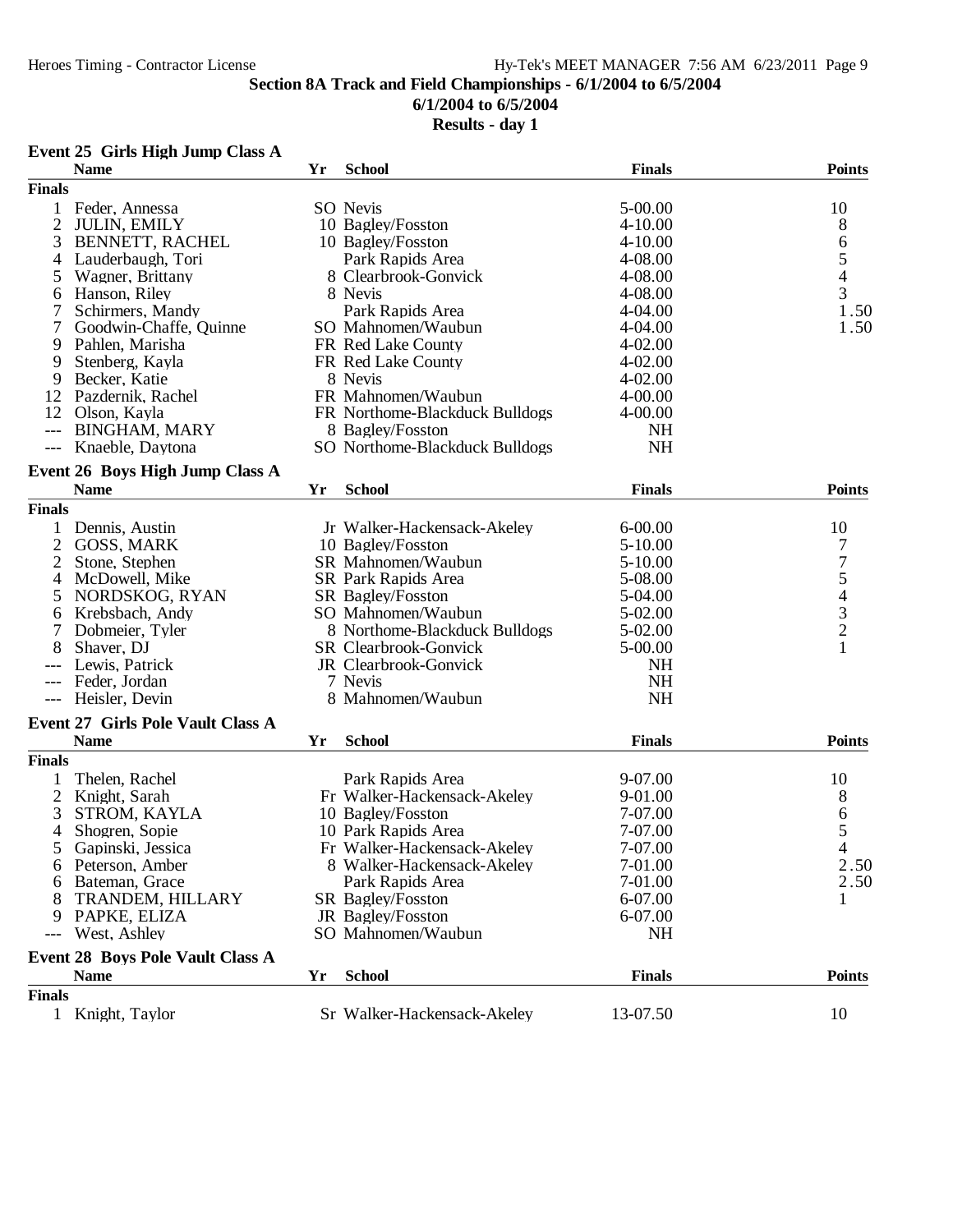**6/1/2004 to 6/5/2004**

|                | Finals  (Event 28 Boys Pole Vault Class A) |    |                                       |               |                          |
|----------------|--------------------------------------------|----|---------------------------------------|---------------|--------------------------|
|                | <b>Name</b>                                | Yr | <b>School</b>                         | <b>Finals</b> | <b>Points</b>            |
| 2              | Drury, Tom                                 |    | SR Park Rapids Area                   | 10-02.00      | 8                        |
| 3              | NORDSKOG, RYAN                             |    | SR Bagley/Fosston                     | 9-08.00       | 6                        |
| 4              | Sorenson, Josh                             |    | Sr Walker-Hackensack-Akeley           | 9-08.00       | 5                        |
| 5              | <b>FULTZ, LUCAS</b>                        |    | 10 Bagley/Fosston                     | 8-08.00       | $\overline{4}$           |
| 6              | Short, August                              |    | JR Mahnomen/Waubun                    | 8-02.00       | 3                        |
| 7              | Delgado, Arturo                            |    | FR Mahnomen/Waubun                    | 7-08.00       | 1.50                     |
|                | Drury, Forrest                             |    | FR Park Rapids Area                   | 7-08.00       | 1.50                     |
|                | Penner, Bryce                              |    | 8 Mahnomen/Waubun                     | <b>NH</b>     |                          |
|                | <b>Event 29 Girls Long Jump Class A</b>    |    |                                       |               |                          |
|                | <b>Name</b>                                | Yr | <b>School</b>                         | <b>Finals</b> | <b>Points</b>            |
| <b>Finals</b>  |                                            |    |                                       |               |                          |
| 1              | HUSCHLE, ANALISA                           |    | 10 Bagley/Fosston                     | 17-04.25      | 10                       |
| $\overline{c}$ | <b>BERG, MARIAH</b>                        |    | SR Bagley/Fosston                     | 15-05.00      | 8                        |
| 3              | Soto, Lacey                                |    | JR Mahnomen/Waubun                    | 14-06.75      |                          |
| 4              | Lindow, Maggie                             |    | JR Nevis                              | 14-05.75      |                          |
| 5              | DAY, KYLI                                  |    | FR Bagley/Fosston                     | 14-03.75      |                          |
| 6              | Knight, Sarah                              |    | Fr Walker-Hackensack-Akeley           | 14-03.00      |                          |
|                | Taylor, Shannon                            |    | Park Rapids Area                      | 13-10.00      | 65432                    |
| 8              | Schaum, Lydia                              |    | Park Rapids Area                      | 13-06.00      | $\mathbf{1}$             |
| 9              | Haverkamp, Lea                             |    | 8 Mahnomen/Waubun                     | 13-00.00      |                          |
| 10             | Hill, Danielle                             |    | Park Rapids Area                      | 12-08.25      |                          |
| 11             | Morgan, Taylor                             |    | SO Mahnomen/Waubun                    | 12-04.75      |                          |
| 12             | Yliniemi, Micah                            |    | <b>SR</b> Nevis                       | 12-02.00      |                          |
| 13             | Pahlen, Marisha                            |    | FR Red Lake County                    | 12-01.00      |                          |
| 14             | Wollman, Cassandra                         |    | 8 Red Lake County                     | 12-00.25      |                          |
| 15             | Godin, Allison                             |    | 8 Clearbrook-Gonvick                  | 11-08.75      |                          |
| 16             | Burgess, Angela                            |    | 8 Clearbrook-Gonvick                  | 11-07.75      |                          |
| 17             | Magnell, Brooke                            |    | FR Red Lake County                    | 11-05.25      |                          |
| 18             | Kallroos, Roxie                            |    | SO Northome-Blackduck Bulldogs        | 10-04.75      |                          |
| 19             | Sorquist, K'la                             |    | FR Northome-Blackduck Bulldogs        | 10-01.50      |                          |
| 20             | Karam, Gabby                               |    | FR Nevis                              | 10-01.25      |                          |
|                | Event 30 Boys Long Jump Class A            |    |                                       |               |                          |
|                | <b>Name</b>                                | Yr | <b>School</b>                         | <b>Finals</b> | <b>Points</b>            |
| <b>Finals</b>  |                                            |    |                                       |               |                          |
|                | Dennis, Austin                             |    | Jr Walker-Hackensack-Akeley           | 20-10.50      | 10                       |
| 2              | Voss, Tyler                                |    | SR Mahnomen/Waubun                    | 18-04.75      | 8                        |
| 3              | Lavoy, Alex                                |    | SO Mahnomen/Waubun                    | 18-03.75      | 6                        |
| 4              | PAULSON, LEVI                              |    | JR Bagley/Fosston                     | 17-06.00      | 5                        |
| 5              | O'KEEFE, ZACH                              |    | 10 Bagley/Fosston                     | 17-06.00      | $\overline{\mathcal{A}}$ |
| 6              | Dennis, Chris                              |    | Fr Walker-Hackensack-Akeley           | 16-05.25      |                          |
|                | Kennedy, Kyle                              |    | <b>SR</b> Northome-Blackduck Bulldogs | 16-05.00      | $\frac{3}{2}$            |
| 8              | Degerness, Gage                            |    | FR Mahnomen/Waubun                    | 15-09.75      | $\mathbf{1}$             |
| 9              | Lewis, Patrick                             |    | JR Clearbrook-Gonvick                 | 15-04.50      |                          |
| 10             | Graupmann, Cody                            |    | SO Northome-Blackduck Bulldogs        | 15-01.75      |                          |
| 11             | Williams, Tristan                          |    | 8 Northome-Blackduck Bulldogs         | 14-11.00      |                          |
| 12             | <b>GABRELCIK, JARED</b>                    |    | 7 Bagley/Fosston                      | 14-07.25      |                          |
| 13             | Hartig, Luke                               |    | FR Park Rapids Area                   | 14-06.75      |                          |
| 14             | Thibert, Derek                             |    | 8 Red Lake County                     | 13-09.75      |                          |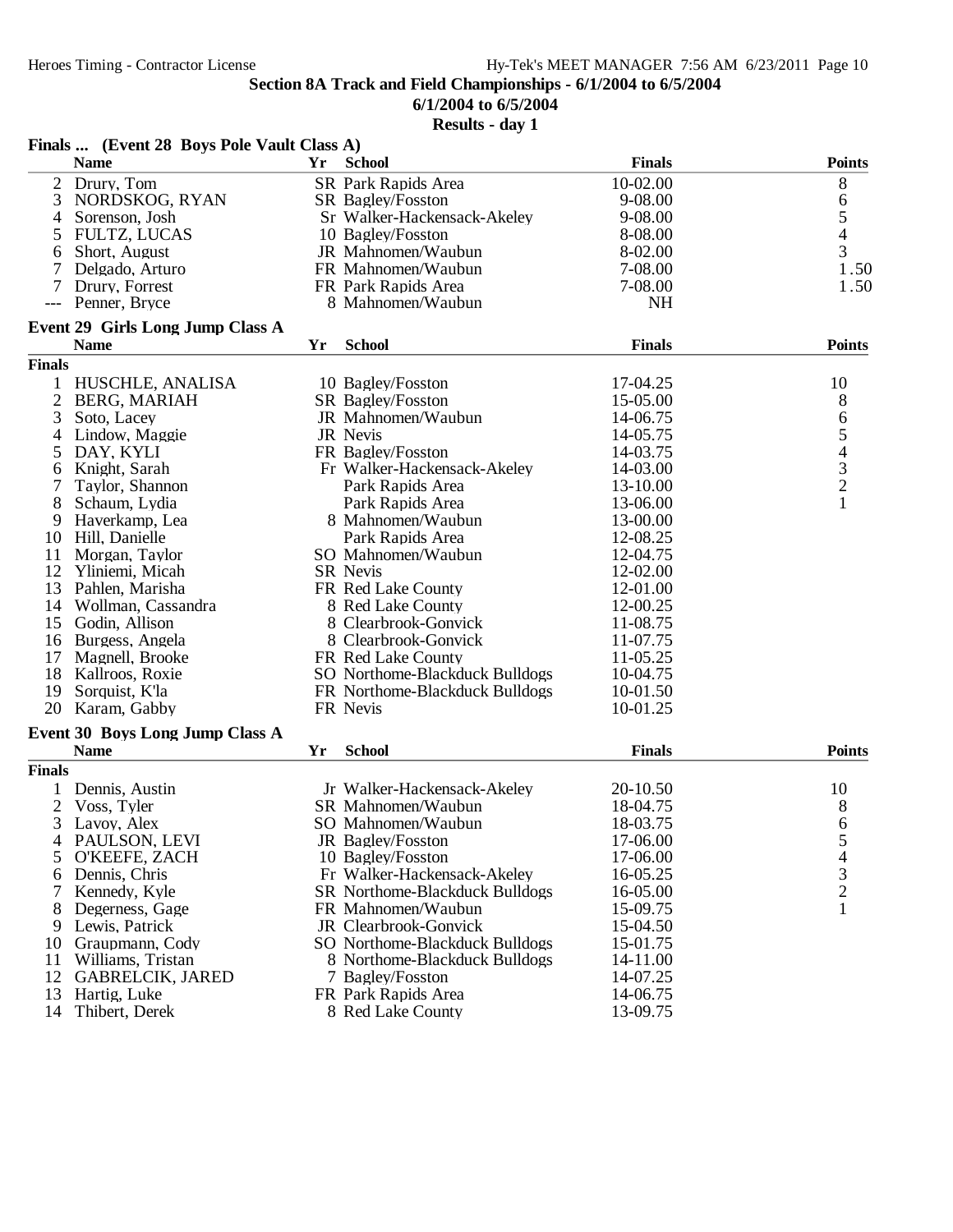**6/1/2004 to 6/5/2004**

|                | Finals  (Event 30 Boys Long Jump Class A)  |    |                                |               |                                            |
|----------------|--------------------------------------------|----|--------------------------------|---------------|--------------------------------------------|
|                | <b>Name</b>                                | Yr | School                         | <b>Finals</b> | <b>Points</b>                              |
|                | 15 Headbird, Charles                       |    | FR Cass Lake-Bena              | 13-04.00      |                                            |
|                | 16 O'Neill, Logan                          |    | 8 Red Lake County              | 12-03.00      |                                            |
|                | <b>Event 31 Girls Triple Jump Class A</b>  |    |                                |               |                                            |
|                | <b>Name</b>                                | Yr | <b>School</b>                  | <b>Finals</b> | <b>Points</b>                              |
| <b>Finals</b>  |                                            |    |                                |               |                                            |
| 1              | HUSCHLE, ANALISA                           |    | 10 Bagley/Fosston              | 38-08.25      | 10                                         |
| 2              | PAPKE, ELIZA                               |    | JR Bagley/Fosston              | 29-05.50      | 8                                          |
| 3              | Peterson, Amber                            |    | 8 Walker-Hackensack-Akeley     | 29-03.00      |                                            |
| 4              | Faldet, Taylor                             |    | 8 Clearbrook-Gonvick           | 28-06.75      | $\frac{6}{5}$                              |
| 5              | Kennedy, Brenna                            |    | Fr Walker-Hackensack-Akeley    | 27-10.75      |                                            |
| 6              | Pederson, Alex                             |    | Park Rapids Area               | 27-00.00      | $\begin{array}{c} 4 \\ 3 \\ 2 \end{array}$ |
|                | Hill, Danielle                             |    | Park Rapids Area               | 26-11.00      |                                            |
| 8              | Piprude, Mackenzie                         |    | SO Walker-Hackensack-Akeley    | 26-08.50      | $\mathbf{1}$                               |
| 9              | Spray, Jessica                             |    | 8 Clearbrook-Gonvick           | 26-06.50      |                                            |
| 10             | Fischer, Hannah                            |    | Park Rapids Area               | 25-04.50      |                                            |
| 11             | Handyside, Allie                           |    | JR Mahnomen/Waubun             | 24-07.75      |                                            |
| 12             | Chaffin, Rachel                            |    | FR Northome-Blackduck Bulldogs | 23-02.25      |                                            |
| 13             | Amberg, Amanda                             |    | JR Mahnomen/Waubun             | 22-02.50      |                                            |
| 14             | Mills, Kristi                              |    | 7 Northome-Blackduck Bulldogs  | 20-04.00      |                                            |
|                | Event 32 Boys Triple Jump Class A          |    |                                |               |                                            |
|                | <b>Name</b>                                | Yr | <b>School</b>                  | <b>Finals</b> | <b>Points</b>                              |
| <b>Finals</b>  |                                            |    |                                |               |                                            |
|                | Klinger, Thomas                            |    | Sr Walker-Hackensack-Akeley    | 38-05.00      | 10                                         |
| 2              | Lavoy, Alex                                |    | SO Mahnomen/Waubun             | 36-11.25      | 8                                          |
| 3              | Shaver, DJ                                 |    | SR Clearbrook-Gonvick          | 36-08.00      | 6                                          |
| 4              | Lavoy, Anthony                             |    | SR Mahnomen/Waubun             | 36-05.50      |                                            |
| 5              | Sommer, Alex                               |    | Sr Walker-Hackensack-Akeley    | 35-10.00      | 54321                                      |
| 6              | PAULSON, LEVI                              |    | JR Bagley/Fosston              | 35-07.75      |                                            |
|                | Mortenson, Bruce                           |    | JR Mahnomen/Waubun             | 34-09.50      |                                            |
| 8              | NON, CHRIS                                 |    | FR Bagley/Fosston              | 33-09.50      |                                            |
| 9              | Feder, Jordan                              |    | 7 Nevis                        | 32-08.25      |                                            |
| 10             | Haugland, Zac                              |    | FR Park Rapids Area            | 31-08.50      |                                            |
| 11             | Kennedy, Kyle                              |    | SR Northome-Blackduck Bulldogs | 31-05.00      |                                            |
| 12             | FULTZ, LUCAS                               |    | 10 Bagley/Fosston              | 30-11.00      |                                            |
| 13             | Schneider, Caleb                           |    | 8 Northome-Blackduck Bulldogs  | 30-08.75      |                                            |
| 14             | Schmid, Brandon                            |    | 8 Northome-Blackduck Bulldogs  | 25-10.50      |                                            |
|                | <b>Event 33 Girls Discus Throw Class A</b> |    |                                |               |                                            |
|                | <b>Name</b>                                | Yr | <b>School</b>                  | <b>Finals</b> | <b>Points</b>                              |
| <b>Finals</b>  |                                            |    |                                |               |                                            |
| 1              | Jourdain, Danielle                         |    | JR Cass Lake-Bena              | 99-09         | 10                                         |
| $\overline{2}$ | Gustafson, Kjera                           |    | SR Nevis                       | 91-00         | 8                                          |
| 3              | Vatthauer, Kylie                           |    | <b>SR Red Lake County</b>      | $90 - 10$     | 6                                          |
| 4              | Foss, Hannah                               |    | 7 Mahnomen/Waubun              | 81-11         | 5                                          |
| 5              | Knott, Nikki                               |    | Park Rapids Area               | 79-09         |                                            |
| 6              | HARGREAVES, MEAGHAN                        |    | 10 Bagley/Fosston              | 79-09         |                                            |
|                | Nelson-Olson, Brittani                     |    | JR Clearbrook-Gonvick          | 77-02         | $\begin{array}{c} 4 \\ 3 \\ 2 \end{array}$ |
| 8              | Vettleson, Casey                           |    | <b>JR Red Lake County</b>      | 66-04         | 1                                          |
|                |                                            |    |                                |               |                                            |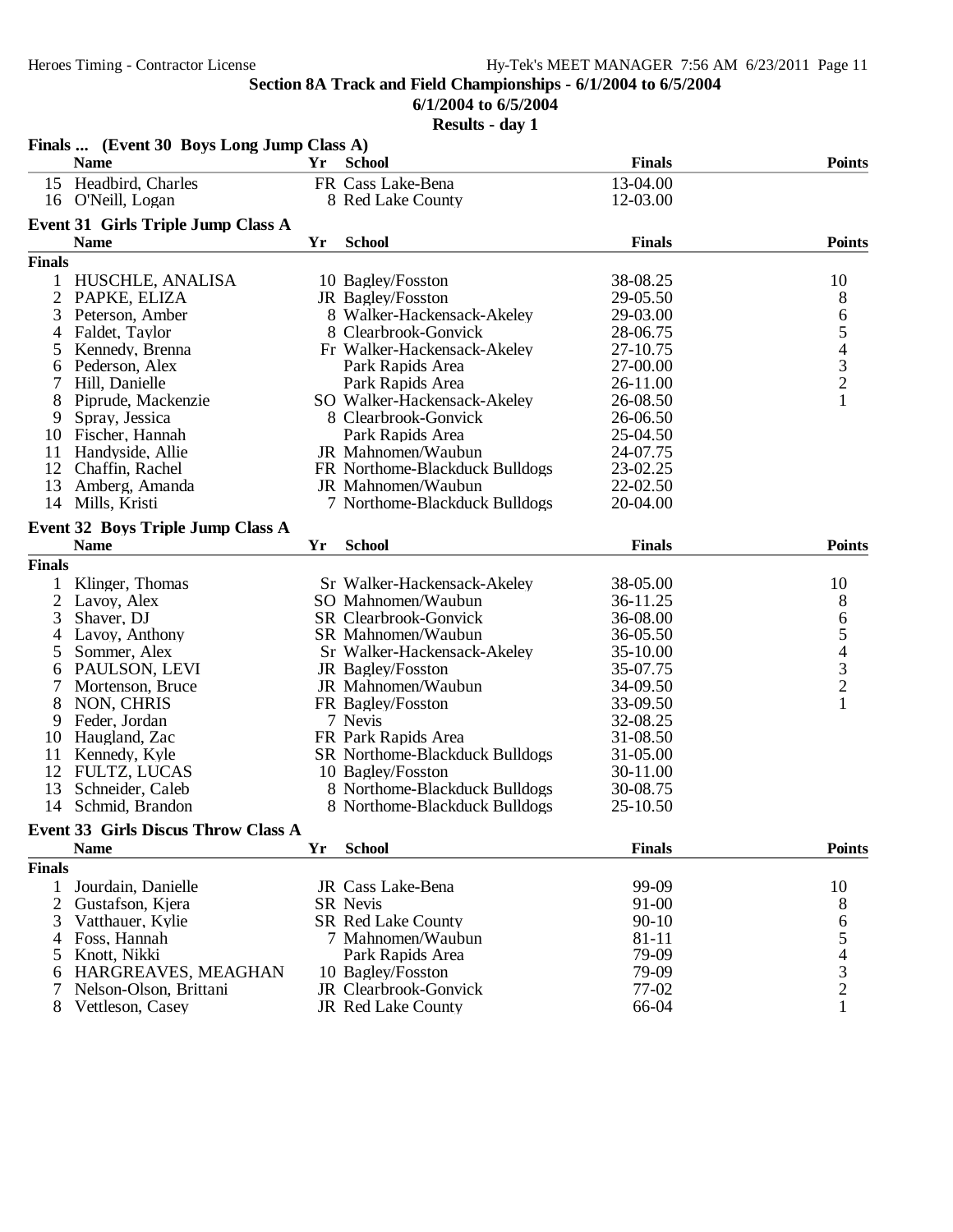## **6/1/2004 to 6/5/2004**

| Finals  (Event 33 Girls Discus Throw Class A) |                                           |    |                                                   |               |                                                 |  |  |  |  |  |
|-----------------------------------------------|-------------------------------------------|----|---------------------------------------------------|---------------|-------------------------------------------------|--|--|--|--|--|
|                                               | <b>Name</b>                               | Yr | School                                            | <b>Finals</b> | <b>Points</b>                                   |  |  |  |  |  |
|                                               | 9 Porter, Teresa                          |    | FR Cass Lake-Bena                                 | 64-00         |                                                 |  |  |  |  |  |
| 10                                            | Nelson, Kaylie                            |    | SR Mahnomen/Waubun                                | $60 - 05$     |                                                 |  |  |  |  |  |
| 11                                            | White, Kristen                            |    | FR Northome-Blackduck Bulldogs                    | 58-09         |                                                 |  |  |  |  |  |
| 12                                            | Brown, Emma                               |    | FR Northome-Blackduck Bulldogs                    | $55 - 11$     |                                                 |  |  |  |  |  |
| 12                                            | Olson, Samantha                           |    | 7 Clearbrook-Gonvick                              | $55 - 11$     |                                                 |  |  |  |  |  |
| 14                                            | Knott, Camryn                             |    | Park Rapids Area                                  | 55-09         |                                                 |  |  |  |  |  |
| 15                                            | White, Rikki                              |    | SO Northome-Blackduck Bulldogs                    | 53-01         |                                                 |  |  |  |  |  |
| 16                                            | Olson, Andera                             |    | JR Red Lake County                                | 53-00         |                                                 |  |  |  |  |  |
| 17                                            | Nyegaard, Kayla                           |    | SO Clearbrook-Gonvick                             | 51-11         |                                                 |  |  |  |  |  |
| 18                                            | ABRAHAM, LEAH                             |    | 10 Bagley/Fosston                                 | 51-01         |                                                 |  |  |  |  |  |
| 19                                            | LEE, VERONICA                             |    | 10 Bagley/Fosston                                 | 48-04         |                                                 |  |  |  |  |  |
| 20                                            | Hanson, Alyssa                            |    | Park Rapids Area                                  | 38-10         |                                                 |  |  |  |  |  |
| $---$                                         | Sorenson, Anita                           |    | JR Mahnomen/Waubun                                | <b>ND</b>     |                                                 |  |  |  |  |  |
|                                               |                                           |    |                                                   |               |                                                 |  |  |  |  |  |
|                                               | <b>Event 34 Boys Discus Throw Class A</b> |    |                                                   |               |                                                 |  |  |  |  |  |
|                                               | <b>Name</b>                               | Yr | <b>School</b>                                     | <b>Finals</b> | <b>Points</b>                                   |  |  |  |  |  |
| <b>Finals</b>                                 |                                           |    |                                                   |               |                                                 |  |  |  |  |  |
|                                               | Lavoy, Anthony                            |    | SR Mahnomen/Waubun                                | 149-10        | 10                                              |  |  |  |  |  |
| 2                                             | Oien, Jordan                              |    | SR Clearbrook-Gonvick                             | 139-07        | 8                                               |  |  |  |  |  |
| 3                                             | Ondracek, Devon                           |    | SR Park Rapids Area                               | 125-02        |                                                 |  |  |  |  |  |
| 4                                             | Gerardy, Brett                            |    | JR Red Lake County                                | 121-05        |                                                 |  |  |  |  |  |
| 5                                             | Zornes, Preston                           |    | SO Mahnomen/Waubun                                | 119-02        |                                                 |  |  |  |  |  |
| 6                                             | <b>JUVE, ANDREW</b>                       |    | 1 Bagley/Fosston                                  | 111-04        | 65432                                           |  |  |  |  |  |
| 7                                             | Bennet, Josiah                            |    | JR Clearbrook-Gonvick                             | 107-08        |                                                 |  |  |  |  |  |
| 8                                             | Matheny, Trevor                           |    | SR Park Rapids Area                               | 96-00         | $\mathbf{1}$                                    |  |  |  |  |  |
| 9                                             | Pierson, Scott                            |    | FR Northome-Blackduck Bulldogs                    | 93-09         |                                                 |  |  |  |  |  |
| 10                                            | Lindom, Jackson                           |    | SO Clearbrook-Gonvick                             | $90 - 05$     |                                                 |  |  |  |  |  |
| 11                                            | Heimann, Tom                              |    | SR Mahnomen/Waubun                                | 88-02         |                                                 |  |  |  |  |  |
| 12                                            | THOMPSON, TYLER                           |    | 10 Bagley/Fosston                                 | 88-01         |                                                 |  |  |  |  |  |
| 13                                            | VIKEN, DREW                               |    | 10 Bagley/Fosston                                 | 86-09         |                                                 |  |  |  |  |  |
| 14                                            | Leger, Adlore                             |    | Jr Walker-Hackensack-Akeley                       | 84-01         |                                                 |  |  |  |  |  |
| 15                                            | Roberts, Garette                          |    | SO Northome-Blackduck Bulldogs                    | 69-00         |                                                 |  |  |  |  |  |
| 16                                            | Atkins, Caleb                             |    | JR Park Rapids Area                               | 66-00         |                                                 |  |  |  |  |  |
| 17                                            | Pink, Lance                               |    | FR Northome-Blackduck Bulldogs                    | 61-09         |                                                 |  |  |  |  |  |
| 18                                            | White, Zach                               |    | Bug-O-Nay-Ge-Shig                                 | 59-06         |                                                 |  |  |  |  |  |
|                                               | <b>Event 35 Girls Shot Put Class A</b>    |    |                                                   |               |                                                 |  |  |  |  |  |
|                                               | <b>Name</b>                               | Yr | <b>School</b>                                     | <b>Finals</b> | <b>Points</b>                                   |  |  |  |  |  |
| <b>Finals</b>                                 |                                           |    |                                                   |               |                                                 |  |  |  |  |  |
|                                               | Nelson, Kaylie                            |    | SR Mahnomen/Waubun                                | 32-00.00      | 10                                              |  |  |  |  |  |
| 2                                             |                                           |    | JR Cass Lake-Bena                                 | 31-01.50      |                                                 |  |  |  |  |  |
| 3                                             | Jourdain, Danielle                        |    |                                                   | 29-09.00      | 8                                               |  |  |  |  |  |
|                                               | Knott, Nikki                              |    | Park Rapids Area<br>8 Northome-Blackduck Bulldogs |               | 6                                               |  |  |  |  |  |
| 4                                             | Carrigan, Carrie                          |    |                                                   | 28-08.00      |                                                 |  |  |  |  |  |
| 5                                             | Brae, Carly                               |    | SO Walker-Hackensack-Akeley                       | 28-08.00      |                                                 |  |  |  |  |  |
| 6                                             | HARGRREAVES, MEAGHAN                      |    | 10 Bagley/Fosston                                 | 25-01.50      | $\begin{array}{c} 5 \\ 4 \\ 3 \\ 2 \end{array}$ |  |  |  |  |  |
| 7                                             | Young, Alayna                             |    | Park Rapids Area                                  | 25-00.00      |                                                 |  |  |  |  |  |
| 8                                             | Piprude, Mackenzie                        |    | SO Walker-Hackensack-Akeley                       | 24-03.00      | $\mathbf{1}$                                    |  |  |  |  |  |
| 9                                             | LEE, VERONICA                             |    | 10 Bagley/Fosston                                 | 24-01.50      |                                                 |  |  |  |  |  |
| 10                                            | Gustafson, Kjera                          |    | <b>SR Nevis</b>                                   | 23-09.00      |                                                 |  |  |  |  |  |
| 11                                            | Anderson, Tara                            |    | Walker-Hackensack-Akeley                          | 23-08.50      |                                                 |  |  |  |  |  |